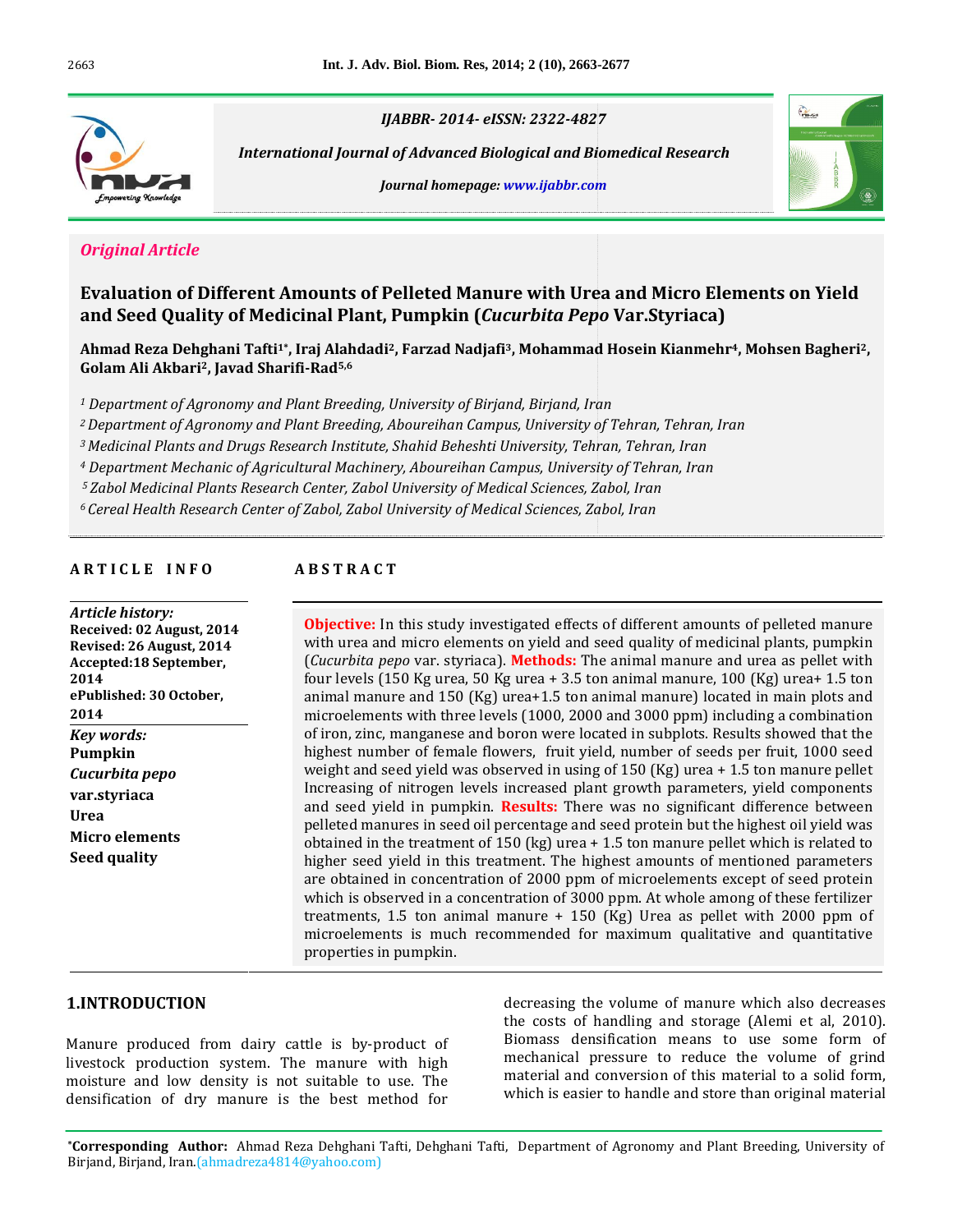**Dehghani Tafti** et al/ Int. J. Adv. Bi<br>et al. 2006). Pelleting and cubing have been used n **Dehghani Tafti et al/ Int. J. A**<br>(Mani et al, 2006). Pelleting and cubing have been used<br>for animal feeds and biomass wastes (Hernandez et al. (Mani et al, 2006). Pelleting and cubing have been used<br>for animal feeds and biomass wastes (Hernandez et al,<br>2006). Nitrate can be lost by denitrification and leaching. 2006). Pelleting and cubing have been used<br>eeds and biomass wastes (Hernandez et al, m<br>te can be lost by denitrification and leaching,<br>under wet soil conditions. In addition both 2 for animal feeds and biomass wastes (Hernandez et al, eds and biomass wastes (Hernandez et al,<br>
e can be lost by denitrification and leaching,<br>
ender wet soil conditions. In addition both<br>
and nitrate can be tied up through 2006). Nitrate can be lost by denitrification and leaching,<br>particularly under wet soil conditions. In addition both<br>ammonium and nitrate can be tied up through<br>immobilization by microorganisms in the soil as they particularly under wet soil conditions. In addition both<br>ammonium and nitrate can be tied up through<br>immobilization by microorganisms in the soil as they<br>decompose low-N organic residues (Grant, 2004; Rad et ammonium and nitrate can be tied up through monium and nitrate can be tied up through<br>
1 nobilization by microorganisms in the soil as they<br>
2013). Increasing use of nitrogen fertilizer in the n immobilization by microorganisms in the soil as they<br>decompose low-N organic residues (Grant, 2004; Rad et<br>al, 2013). Increasing use of nitrogen fertilizer in<br>agricultural production has raised concerns, because the decompose low-N organic residues (Grant, 2004; Rad et compose low-N organic residues (Grant, 2004; Rad et 2013). Increasing use of nitrogen fertilizer in ricultural production has raised concerns, because the surplus is at risk of leaving plant-soil system causing al, 2013). In reasing use of nitrogen fertilizer in<br>duction has raised concerns, because the<br>risk of leaving plant-soil system causing<br>contamination and also increased costs agricultural production has raised concerns, because the production has raised concerns, because the plot plots at risk of leaving plant-soil system causing desired that distribution of N and the manufacture and distribution of N Telement of  $\mu$ N surplus is at risk of leaving plant-soil system causing<br>environmental contamination and also increased costs<br>associated with the manufacture and distribution of N<br>fertilizer (Alizadeh and Ghadeai, 2006). So using of slow environmental contamination and also increased costs associated with the manufacture and distribution of N<br>fertilizer (Alizadeh and Ghadeai, 2006). So using of slow-<br>release fertilizers decrease the leaching of N from the<br>rhizosphere and will help to sustainability of agricu fertilizer (Alizadeh and Ghadeai, 2006). So using of slow-(Alizadeh and Ghadeai, 2006). So using of slow-<br>ertilizers decrease the leaching of N from the<br>ere and will help to sustainability of agricultural<br>Ahmed et al (2007) reported that slow-release release fertilizers decrease the leaching of N from the rease fertilizers decrease the leaching of *N* from the (150 cosphere and will help to sustainability of agricultural ureaterns. Ahmed et al (2007) reported that slow-release animation in the vield of *Sorghum* with *bicolor*.ere and will help to sustainability of agricultural<br>Ahmed et al (2007) reported that slow-release<br>gen fertilizer increase the yield of *Sorghum*<br>Rymar et al (1989) reported that slow release systems. Ahmed et al (2007) reported that slow-release hmed et al (2007) reported that slow-release<br>n fertilizer increase the yield of *Sorghum*<br>mar et al (1989) reported that slow release<br>(N as encapsulated urea) are more effective of nitrogen fertilizer increase the yield of *Sorghum*<br>*bicolor*. Rymar et al (1989) reported that slow release<br>fertilizers (N as encapsulated urea) are more effective<br>that the conventional fertilizers. The split applicati bicolor. Rymar et al (1989) reported that slow release *bicolor*. Rymar et al (1989) reported that slow release fertilizers (N as encapsulated urea) are more effective that the conventional fertilizers. The split application of N fertilizers is cheaper, but slow-release N fert ers (N as encapsulated urea) are more effective<br>
in the conventional fertilizers. The split application of che<br>
ilizers is cheaper, but slow-release N fertilizers, 0-3<br>
applied at the right time, minimize the risk of N plo that the conventional fertilizers. The spl<br>N fertilizers is cheaper, but slow-relea<br>when applied at the right time, minimiz<br>loses by leaching (Ahmed et al. 2007). when applied at the right time, minimize the risk of N loses by leaching (Ahmed et al, 2007).

ng (Ahmed et al, 2007).<br>umpkin seed oil is not widely used<br>even though it has characteristics that are ently, pumpkin seed oil is not widely used<br>nercially-even-though-it-has-characteristics-that-are<br>suited-for-industrial-applications-and-can-contribute Currently, pumpkin seed oil is not widely used<br>commercially even though it has characteristics that are<br>well suited for industrial applications and can contribute<br>to healthy human diets (Stevenson, 2003).The highly commercially even though it has characteristics that are<br>well suited for industrial applications and can contribute<br>to healthy human diets (Stevenson, 2003).The highly<br>unsaturated fatty acid composition of pumpkin seed oil well suited for industrial applications and can contribute ited for industrial applications and can contribute<br>thy human diets (Stevenson, 2003).The highly<br>ated fatty acid composition of pumpkin seed oil<br>it well-suited for improving nutritional benefits to healthy human diets (Stevenson, 2003).The highly<br>unsaturated fatty acid composition of pumpkin seed oil c<br>makes it well-suited for improving nutritional benefits S<br>from foods. Pumpkin seed oil has been implicated in d unsaturated fatty acid composition of pumpkin seed oil ed fatty acid composition of pumpkin seed oil<br>well-suited for improving nutritional benefits<br>is. Pumpkin seed oil has been implicated in<br>many health benefits (Fu et al. 2006). The most makes it well-suited for improving nutritional benefits it well-suited for improving nutritional benefits<br>ods. Pumpkin seed oil has been implicated in<br>ng many health benefits (Fu et al, 2006). The most<br>health benefit attributed to pumpkin seed oil is from foods. Pumpkin seed oil has been implicated in<br>providing many health benefits (Fu et al, 2006). The most<br>critical health benefit attributed to pumpkin seed oil is<br>preventing the growth and reducing the size of the providing many health benefits (Fu et al, 2006). The most<br>critical health benefit attributed to pumpkin seed oil is<br>preventing the growth and reducing the size of the<br>prostate (Tasi et al. 2006). There is also evidence tha critical health benefit attributed to pumpkin seed oil is<br>preventing the growth and reducing the size of the<br>prostate (Tasi et al, 2006). There is also evidence that<br>suggests pumpkin seed oil can retard the progression of preventing the growth and reducing the size of the<br>prostate (Tasi et al, 2006). There is also evidence that<br>suggests pumpkin seed oil can retard the progression of<br>hypertension (Zuhair et al. 2000) and mitigate prostate (Tasi et al, 2006). There is also evidence that<br>suggests pumpkin seed oil can retard the progression of<br>hypertension (Zuhair et al, 2000) and mitigate<br>hypercholesterolemia (Zuhair et al. 1997) and arthritis suggests pumpkin seed oil can retard the progression of et al, 2000) spumpkin seed oil can retard the progression of<br>
msion (*Zuhair et al, 2000*) and mitigate<br>
olesterolemia (*Zuhair et al, 1997*) and arthritis<br>
et al. 1995). Medicinal pumpkin (*Cucurbita pepo* hypertension (Zuhair et al, 2000) and mitigate<br>hypercholesterolemia (Zuhair et al, 1997) and arthritis<br>(Fahim et al, 1995). Medicinal pumpkin (*Cucurbita pepo* land belonging to land to the propose of the propose of the pr hypercholesterolemia (Zuhair et al, 1997) and arthritis plemia (Zuhair et al, 1997) and arthritis<br>1995). Medicinal pumpkin (*Cucurbita pepo*<br>is an annual plant belonging to<br>family. Pumpkin has been used as a (Fahim et al, 1995). Medicinal pumpkin (Cucurbita pepo al, 1995). Medicinal pumpkin (*Cucurbita pepo*<br>
iaca) is an annual plant belonging to p<br>
reae family. Pumpkin has been used as a the<br>
and medicine since ancient times, but has been n var. styriaca) is an annual plant belonging to<br>cucurbitaceae family. Pumpkin has been used as a<br>vegetable and medicine since ancient times, but has been<br>cultivated as a medicinal plant only in recent decades. cucurbitaceae family. Pumpkin has been used as a vegetable and medicine since ancient times, but has been<br>cultivated as a medicinal plant only in recent decades.<br>Nowadays it is cultivated all over the world for different<br>kind of usage. The fatty oil of seeds is also used cultivated as a medicinal plant only in recent decades. as a medicinal plant only in recent decades.<br>
it is cultivated all over the world for different<br>
age. The fatty oil of seeds is also used as a local<br>
e.g., in Austria and Germany as salad dressing Nowadays it is cultivated all over the world for different<br>kind of usage. The fatty oil of seeds is also used as a local<br>specialty, e.g., in Austria and Germany as salad dressing<br>additive (Sigmund and Mukovic, 2004). The s kind of usage. The fatty oil of seeds is also used as a local ge. The fatty oil of seeds is also used as a local<br>2.g., in Austria and Germany as salad dressing y<br>3. igmund and Mukovic, 2004). The seeds of w<br>2. contains fatty oil. B-sitosterol and E-vitamin specialty, e.g., in Austria and Germany as salad dressing ialty, e.g., in Austria and Germany as salad dressing<br>tive (Sigmund and Mukovic, 2004). The seeds of<br>pkins contains fatty oil,  $\beta$ -sitosterol and E-vitamin<br>is used as a raw material for certain pharmaceutical additive (Sigmund and Mukovic, 2004). The seeds of<br>
s contains fatty oil,  $\beta$ -sitosterol and E-vitamin<br>
ed as a raw material for certain pharmaceutical<br>
including Peponen and Gronfing capsules which fi pur pkins contains fatty oil, β-sitosterol and E-vitamin<br>is used as a raw material for certain pharmaceutical<br>lucts including Peponen and Gronfing capsules which<br>mainly used to cure the prosatic hypertrophy and and is u ed as a raw material for certain pharmaceutical including Peponen and Gronfing capsules which fru<br>Iy used to cure the prosatic hypertrophy and re<br>tract irritation (Stevenson et al. 2007). A products including Peponen and Gronfing capsules which ding Peponen and Gronfing capsules which<br>ed to cure the prosatic hypertrophy and<br>irritation (Stevenson et al, 2007). A<br>of several ingredients and particular are mainly used to cure the prosatic hypertrophy and<br>urinary tract irritation (Stevenson et al, 2007). A<br>combination of several ingredients and particular<br>content of sterols are generally considered to contribute urinary tract irritation (Stevenson et al, 2007). A combination of several ingredients and particular content of sterols are generally considered to contribute to the pharmacological activity (Sabudark, 2007).

m. Res, 2014; 2 (10), 2663-2677<br>elements on growth, seed vield and oil quality of i**ol. Biom. Res, 2014; 2 (**<br>micro elements on gro<br>medicinal pumpkin. **MATERIALS AND METHODS**

#### 2. MATERIALS AND METHODS

**MATERIALS AND METHODS**<br>study the effects of urea and manure as pellet and **TERIALS AND METHODS**<br>dy the effects of urea and manure as pellet and<br>microelements on seed yield and seed oil of the effects of urea and manure as pellet and<br>icroelements on seed yield and seed oil of<br>pumpkin (*Cucurbita pepo* var. styriaca), a split ro : tudy the effects of urea and manure as pellet and<br>e microelements on seed yield and seed oil of<br>cal pumpkin (*Cucurbita pepo* var. styriaca), a split<br>experiment based on a randomized complete block some microelements on seed yield and seed oil of nicroelements on seed yield and seed oil of<br>pumpkin (*Cucurbita pepo* var. styriaca), a split<br>eriment based on a randomized complete block<br>with three replicates was conducted at the medical umpkin (*Cucurbita pepo* var. styriaca), a split<br>iment based on a randomized complete block<br>ith three replicates was conducted at the<br>farm of Abouraihan agricultural college of plot experiment based on a randomized complete block<br>design, with, three, replicates, was, conducted, at, the eriment based on a randomized<br>with three replicates was cor<br>1 farm of Abouraihan agricult<br>University (Latitude:33°,28/N, lo Tehran University (Latitude:33°,28′N, longtitude:51°,46′E).The animal manure and urea as pellet with four levels<br>(150 Kg urea, 50 kg urea+3.5 ton animal manure, 100 Kg<br>urea+1.5 ton animal manure and 150 Kg urea+1.5 ton d complete block<br>onducted at the<br>lltural college of<br>longtitude:51°.46/ design with three replicates was conducted at the with three replicates was conducted at the<br>th farm of Abouraihan agricultural college of<br>University (Latitude:33°,28′N, longtitude:51°,46′<br>animal manure and urea as pellet with four levels research farm of Abouraihan agricultural college of<br>Tehran University (Latitude:33°,28/N, longtitude:51°,46/<br>E).The animal manure and urea as pellet with four levels<br>(150 Kg urea, 50 kg urea+3.5 ton animal manure, 100 Kg E). The animal manure and urea as pellet with four levels animal manure and urea as pellet with four levels<br>g urea, 50 kg urea+3.5 ton animal manure, 100 Kg<br>5 ton animal manure and 150 Kg urea+1.5 ton<br>manure) located in main plots and microelements  $(150$  Kg urea, 50 kg urea+3.5 ton animal manure, 100 Kg Kg urea, 50 kg urea+3.5 ton animal manure, 100 Kg<br>+1.5 ton animal manure and 150 Kg urea+1.5 ton<br>al manure) located in main plots and microelements<br>three levels (1000, 2000 and 3000 ppm) including a urea+1.5 ton animal manure and 150 Kg urea+1.5 ton<br>animal manure) located in main plots and microelements<br>with three levels (1000, 2000 and 3000 ppm) including a<br>combination of iron, zinc, manganese and boron equally animal manure) located in main plots and microelements with three levels  $(1000, 2000$  and  $3000$  ppm) including a e levels (1000, 2000 and 3000 ppm) including a<br>ion of iron, zinc, manganese and boron equally<br>ated in subplots. To investigate the physico-<br>properties of the farm, samples are taken from combination of iron, zinc, manganese and boron equally tion of iron, zinc, manganese and boron equally<br>cated in subplots. To investigate the physico-<br>l properties of the farm, samples are taken from<br>and 30-60cm depths of the soil of the research were located in subplots. To investigate the physico-<br>chemical properties of the farm, samples are taken from<br>0-30cm and 30-60cm depths of the soil of the research<br>plots. The cow manure used in this study was obtained chemical properties of the farm, samples are taken from<br>0-30cm and 30-60cm depths of the soil of the research<br>plots. The cow manure used in this study was obtained<br>from the animal husbandry from the college around the 0-30cm and 30-60cm depths of the soil of the research<br>plots. The cow manure used in this study was obtained<br>from the animal husbandry from the college around the<br>Tehran. The dry manure (7.6%w.b) and urea was ground plots. The cow manure used in this study was obtained The cow manure used in this study was obtained<br>he animal husbandry from the college around the<br>1. The dry manure (7.6%w.b) and urea was ground<br>a hammer mill before pelleting. The mixture of from the animal husbandry from the college around the animal husbandry from the college around the<br>The dry manure (7.6%w.b) and urea was ground<br>hammer mill before pelleting. The mixture of<br>with urea was pelleted by a pelleting machine Tehran. T the dry manure (7.6%w.b) and urea was ground<br>ammer mill before pelleting. The mixture of<br>ith urea was pelleted by a pelleting machine<br>type). After pelleting, the mixed pellets were using a hammer mill before pelleting. The mixture of nammer mill before pelleting. The mixture of<br>with urea was pelleted by a pelleting machine<br>· type). After pelleting, the mixed pellets were<br>for quality parameters like durability and manure manure with urea was pelleted by a pelleting machine<br>(extruder type). After pelleting, the mixed pellets were<br>studied for quality parameters like durability and<br>constant of the nutrient content (Alemi et al. 2010). der type). After pelleting, the mixed pellets were<br>at for quality parameters like durability and<br>at of the nutrient content (Alemi et al, 2010).<br>are cultivated at 21 May 2010 in a  $1.5*0.4$  m studied for quality parameters like durability and<br>constant of the nutrient content (Alemi et al, 2010).<br>Seeds are cultivated at 21 May 2010 in a 1.5\*0.4 m<br>distances. Pelleted manure is used based on the constant of the nutrient content (Alemi et al, 2010).<br>Seeds are cultivated at 21 May 2010 in a 1.5\*0.4 m<br>distances. Pelleted manure is used based on the<br>treatments before planting. Seeds are germinated 7 days Seeds are cultivated at 21 May 2010 in a  $1.5*0.4$  m are cultivated at 21 May 2010 in a  $1.5*0.4$  m<br>nces. Pelleted manure is used based on the<br>nents before planting. Seeds are germinated 7 days<br>planting. Plants were irrigated every 5 days until distances. distances. Pelleted manure is used based on the<br>treatments before planting. Seeds are germinated 7 days<br>after planting. Plants were irrigated every 5 days until<br>flowering and after that with 7 days irrigation interval. treatments before planting. Seeds a<br>after planting. Plants were irrigate<br>flowering and after that with 7 da<br>Weeds were controlled by hand. flowering and after that with 7 days irrigation interval.<br>Weeds were controlled by hand.

# orphological, growth and yield parameters<br>measurement of growth and morphological 2.1. Morphe

**logical, growth and yield parameters**<br>rement of growth and morphological<br>four plants were selected randomly in each For measurement of growth and morphological<br>parameters, four-plants-were-selected-randomly-in-each-<br>treatment and parameters like number of branches. easurement of growth and morphological<br>ers, four-plants-were-selected-randomly-in-each<br>and parameters-like-number of branches,<br>of-female-flowers-(in 50% flowering-stage), plant parameters, four plants were selected randomly in each eters, four plants were selected randomly in each<br>ent and parameters like number of branches,<br>r of female flowers (in 50% flowering stage), plant<br>and chlorophyll content using SPAD502 (every 20 treatment and parameters like number of branches, nent and parameters like number of branches,<br>er of female flowers (in 50% flowering stage), plant<br>and chlorophyll content using SPAD502 (every 20<br>were recorded. Manual harvesting was carried out number of female flowers (in 50% flowering stage), plant<br>length and chlorophyll content using SPAD502 (every 20<br>days) were recorded. Manual harvesting was carried out<br>110 days after planting when 75% of fruits became length and chlorophyll content using SPAD502 (every 20<br>days) were recorded. Manual harvesting was carried out<br>110 days after planting when 75% of fruits became<br>vellowish-orange in color and seeds were dark green and days) were recorded. Manual harvesting was carried out<br>110 days after planting when 75% of fruits became<br>yellowish-orange in color and seeds were dark green and<br>well rounded, vield parameters like seed vield, number of 110 days after planting when 75% of fruits became<br>yellowish-orange in color and seeds were dark green and<br>well rounded, yield parameters like seed yield, number of<br>seeds per fruit, fruit yield, not ripened seed percentage. rish-orange in color and seeds were dark green and<br>bunded. yield parameters like seed yield, number of<br>per fruit, fruit yield, not ripened seed percentage,<br>seeds weight, seeds weight per fruit, number of well rounded, yield parameters like seed yield, number of 1000 seeds weight, seeds weight per fruit, number of seeds per **2.2. Oil extraction**<br>**2.2. Oil extraction** 

#### 2.2. Oil extraction

The objective of this research was to study the effects of  $\frac{16 \text{ h}}{16 \text{ h}}$  in a Soxhlet extractor. The solvent was removed by different amounts of Pelleted manure with urea and rotary evaporator at 60 °C. The oil sam **Oil extraction<br>oil content of the seeds was determined by treating Oil extraction**<br>oil content of the seeds was determined by treating<br>weighted powder seeds with hexane and refluxed for e oil content of the seeds was determined by treating<br>weighted powder seeds with hexane and refluxed for<br>h in a Soxhlet extractor. The solvent was removed by The oi content of the seeds was determined by treating<br>ghted powder seeds with hexane and refluxed for<br>a Soxhlet extractor. The solvent was removed by<br>evaporator at 60  $\degree$ C. The oil sample was then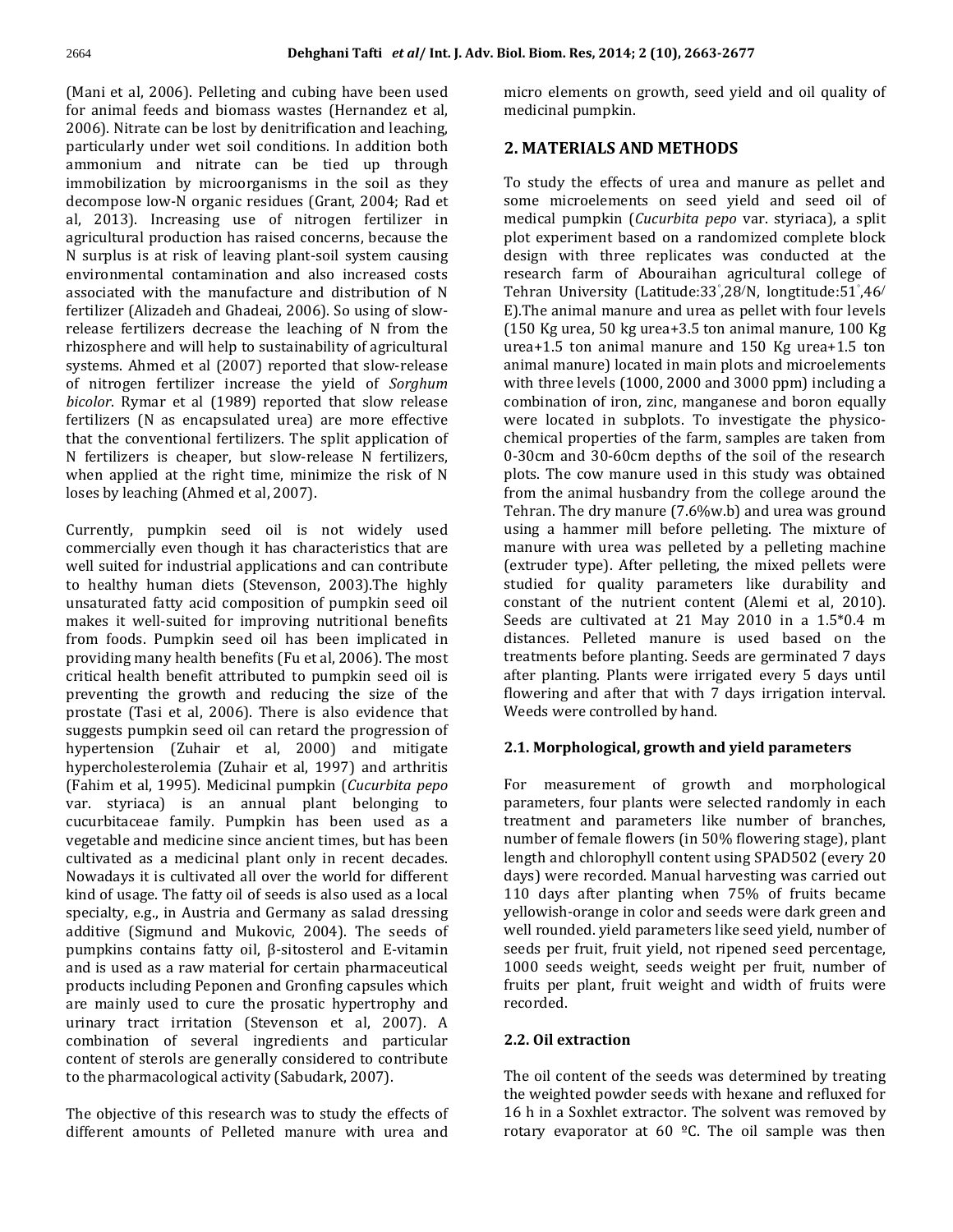**Dehghani Tafti** et al/ Int. J. Adv. Bi<br>in a vacuum oven kept at 60 <sup>o</sup>C for 30 min and **Dehghani Tafti** *et al/* Int. J. Adv. Bion in a vacuum oven kept at 60  $\degree$ C for 30 min and the percentage yield is placed in a vacuum oven kept at<br>then accurately weighted and<br>calculated (Younis et al. 2000). accurately weighted and the<br>ulated (Younis et al, 2000).<br>**Fatty acid composition** 

#### 2.3. Fatty acid composition

s<br>**Fatty acid composition**<br>fatty acid composition of oil extracted from pumpkin b **atty acid composition<br>tty** acid composition of oil extracted from pumpkin<br>was analyzed by injecting fatty acid methyl esters : ,tty acid composition of oil extracted from pumpkin<br>was analyzed by injecting fatty acid methyl esters metal<br>a Shimadzu. Model: 14-A gas chromatogram in bu The fatty The fatty acid composition of oil extracted from pumpkin<br>seeds was analyzed by injecting fatty acid methyl esters<br>into a Shimadzu, Model: 14-A gas chromatogram<br>equipped with a flame ionization detector and an RTvas analyzed by injecting fatty acid methyl esters are metal<br>Shimadzu, Model: 14-A gas chromatogram in bu<br>ed with a flame ionization detector and an RT-<br>column (100m×0.25 mm i.d., 0.20um film introg into a Sh madzu, Model: 14-A gas chromatogram<br>ith a flame ionization detector and an RT-<br>nn (100m×0.25 mm i.d., 0.20µm film<br>temperature programming. 100-240  $\frac{9C}{6}$  at equipped with a flame ionization detector and an RT-<br>2560 column (100m×0.25 mm i.d., 0.20µm film<br>thickness); temperature programming, 100-240  $^{\circ}$ C at<br>3ºC/min: injector temperature 225ºC: detector 2560 column (100m×0.25 mm i.d., 0.20µm film<br>thickness); temperature programming, 100-240 <sup>o</sup>C at<br>3<sup>o</sup>C/min; injector temperature 225<sup>o</sup>C; detector<br>temperature, 250 <sup>o</sup>C; carrier gas, N<sub>2</sub> at rate of 1.1 ml/min.  $3^{\circ}$ C/min; injector temperature 225<sup>o</sup>C; detector temperature, 250<sup>o</sup>C; carrier gas, N<sub>2</sub> at rate of 1.1 ml/min.

#### 2.4. Protein content

ei<mark>n content</mark><br>of crude protein in seeds was determined by **tein content**<br>of crude protein in seeds was determined by<br>method the method consists of three steps: 1) Content of crude protein in seeds was determined by<br>Kjeldal method the method consists of three steps: 1)<br>digestion of the sample in sulphuric acid with a catalyst. ent of crude protein in seeds was determined by<br>
al method the method consists of three steps: 1) the sample in sulphuric acid with a catalyst.<br>
introgen contained in the sample is converted to Kjeldal method the method consists of three steps: 1)<br>digestion of the sample in sulphuric acid with a catalyst.<br>The nitrogen contained in the sample is converted to<br>ammonia: ammonium sulphate being formed. 2) digestion of the sample in sulphuric acid with a catalyst. the sample in sulphuric acid with a catalyst. in contained in the sample is converted to pump<br>ammonium sulphate being formed. 2) Some<br>of ammonia released from ammonium in Cue The nitrogen contained in the sample is converted to<br>ammonia; ammonium sulphate being formed. 2)<br>distillation of ammonia released from ammonium<br>sulphate by addition of an excess of sodium hydroxide: ammonia; ammonium sulphate being formed. 2) ammonium sulphate being formed. 2)<br>of ammonia released from ammonium<br>by addition of an excess of sodium hydroxide;<br>being trapped in a trapping solution (sulphuric distillation of ammonia released from ammonium tion of ammonia released from ammonium<br>te by addition of an excess of sodium hydroxide;<br>ia being trapped in a trapping solution (sulphuric<br>3) back-titration of the excess of the trapping sulphate sulphate by addition of an excess of sodinammonia being trapped in a trapping solu<br>acid). 3) back-titration of the excess of<br>solution (Naumann and Bassler, 1976). **Mode Bloom School** Solem 2015 (Naumann and Bassler, 1976)<br>**Micro elements contents** 

#### 2.5. Micro elements contents

r<br>and Zn contents in seeds and shoot were determined<br>and Zn contents in seeds and shoot were determined **icro elements contents<br>d Zn contents in seeds and shoot were determined<br>flame ionization atomic absorption. Spectrometer**  $\mathbf Z$ n contents in seeds and shoot were determined<br>ime ionization atomic absorption, Spectrometer<br>1100 B of Perkin Elmer) as according to the Fe and Fe and Zn contents in seeds and shoot were determined<br>using flame ionization atomic absorption, Spectrometer<br>(model 1100 B of Perkin Elmer) as according to the<br>method of Chapman and Pratt (Gomez and Gomez, 1984). del 1100 B of Perkin Elm<br>nod of Chapman and Pratt ((<br>**Statistical analysis** 

### 2.6. Statistical analysis

**itatistical analysis<br>data were exposed to the statistical analysis of stical analysis**<br>were-exposed to the statistical analysis of<br>by one-way ANOVA using Statistical Analysis The data were exposed to the statistical analysis of<br>
variance by one-way ANOVA using Statistical Analysis<br>
System (2001) (SAS) and mean were compared by<br>
Duncan's multiple range test at 5% probability level. variance by one-way ANOVA using Statistical Analysis System (2001) (SAS) and mean were compared by Duncan's multiple range test at 5% probability level.

### **3. RESULTS AND DISCUSSION**

**ESULTS AND DISCUSSION**<br>physico-chemical properties of the soil and chemical **S AND DISCUSSION** in<br>
o-chemical properties of the soil and chemical portion of the cow manure are shown in table1 and co hysico-chemical properties of the soil and chemical<br>rties of the cow manure are shown in table1 and<br>2. Our results showed that different amounts of The phy ico-chemical properties of the soil and chemical<br>s of the cow manure are shown in table1 and<br>Our results showed that different amounts of<br>manure with urea significantly affected plant properties of the cow manure are shown in table1 and exparameters, example are shown in table1 and<br>
our results showed that different amounts of<br>
parameters, vield and vield components in<br>
components in table 2. Our results showed that different amounts of<br>manure with urea significantly affected plant<br>parameters, yield and yield components in<br>pumpkin (Table3). The highest plant length and pelleted manure with urea significantly affected plant manure with urea significantly affected plant<br>parameters, yield and yield components in<br>pumpkin (Table3). The highest plant length and<br>of branches was obtained in the treatment of growth parameters, yield and yield components in<br>medical pumpkin (Table3). The highest plant length and<br>number of branches was obtained in the treatment of<br>150kgurea+1.5 tons manure pellet. A higher plant length medical pumpkin (Table3). The highest plant length and<br>
number of branches was obtained in the treatment of<br>
150kgurea+1.5 tons manure pellet. A higher plant length<br>
and also more branches in a runner plant like pumpkin number of branches was obtained in the treatment of<br>150kgurea+1.5 tons manure pellet. A higher plant length<br>and also more branches in a runner plant like pumpkin<br>leads to higher leaf area index, more light absorption, and 150kgurea+1.5 tons manure pellet. A higher plant length<br>and also more branches in a runner plant like pumpkin<br>leads to higher leaf area index, more light absorption, and<br>consequently higher photosynthesis and concentration and also more branches in a runner plant like pumpkin and also more branches in a runner plant like pumpkin<br>leads to higher leaf area index, more light absorption, and<br>consequently higher photosynthesis and concentration of<br>carbohydrates. The highest number of female flowers. to higher leaf area index, more light absorption, and<br>equently higher photosynthesis and concentration of<br>hhydrates. The highest number of female flowers,<br>vield, number of seeds per fruit, 1000 seed weight consequently higher photosynthesis and concentration of equently higher photosynthesis and concentration of<br>
ohydrates. The highest number of female flowers,<br>
yield, number of seeds per fruit, 1000 seed weight<br>
seed vield was observed in using of 150kgurea+1.5

i<mark>om. Res, 2014; 2 (10), 2663-2677</mark><br>manure pellet (Table5). Increasing of nitrogen levels l**es, 2014; 2 (10), 2663-2677**<br>re pellet (Table5). Increasing of nitrogen levels<br>plant growth parameters, vield components manure pellet (Table5). Increasing of nitrogen levels<br>eased plant growth parameters, yield components<br>seed vield in pumpkin. Gholipoori et al. (2007) and tons man iere pellet (Table5). Increasing of nitrogen levels<br>plant growth parameters, yield components<br>yield in pumpkin. Gholipoori et al, (2007) and<br>et al. (2000) reported that nitrogen levels had a increased plant growth parameters, yield components plant growth parameters, yield components<br>ield in pumpkin. Gholipoori et al, (2007) and<br>t al, (2000) reported that nitrogen levels had a<br>effect on fruit numbers. mean weight of fresh and seed yield in pumpkin. Gholipoori et al, (2007) and<br>stepleton et al, (2000) reported that nitrogen levels had a<br>significant effect on fruit numbers, mean weight of fresh<br>fruit. 1000 seeds weight and seed yield in *Cucu* et al, (2000) reported that nitrogen levels had a<br>t effect on fruit numbers, mean weight of fresh<br>) seeds weight and seed yield in *Cucurbita pepo*.<br>fertilizers had a great role in enhancing the significant effect on fruit numbers, mean weight of fresh ffect on fruit numbers, mean weight of fresh<br>eeds weight and seed yield in *Cucurbita pepo*.<br>tilizers had a great role in enhancing the<br>processing due to the importance of nitrogen fruit, 1000 seeds weight and seed yield in *Cucurbita pepo*.<br>Nitrogen fertilizers had a great role in enhancing the<br>metabolism processing due to the importance of nitrogen<br>in building carbohydrates, protein and fats in pla Nitrogen fertilizers had a great role in enhancing the fertilizers had a great role in enhancing the<br>sm processing due to the importance of nitrogen<br>ng carbohydrates, protein and fats in plant<br>Results (Table 5) indicated that in higher metabolism processing due to the importance of nitrogen sm processing due to the importance of nitrogen<br>ng carbohydrates, protein and fats in plant<br>Results (Table 5) indicated that in higher<br>levels the growth parameters, vield components in l uilding carbohydrates, protein and fats in plant<br>es. Results (Table 5) indicated that in higher<br>gen levels the growth parameters, yield components<br>seed yield are increased. The higher seed yield in tissues. Results (Table 5) indicated that in higher<br>nitrogen levels the growth parameters, yield components<br>and seed yield are increased. The higher seed yield in<br>higher amount of nitrogen fertilizer attributed to higher nitrogen levels the growth parameters, yield components<br>and seed yield are increased. The higher seed yield in<br>higher amount of nitrogen fertilizer attributed to higher<br>number of seeds per fruit. The higher yields were and seed yield are increased. The higher seed yield in<br>higher amount of nitrogen fertilizer attributed to higher<br>number of seeds per fruit. The higher yields were<br>probably responsible for better development of fruit. higher amount of nitrogen fertilizer attributed to higher number of seeds per fruit. The higher yields were<br>probably responsible for better development of fruit,<br>increased uptake of nutrients in plants leading to<br>enhanced chlorophyll content and carbohydrate probably responsible for better development of fruit, esponsible for better development of fruit,<br>uptake of nutrients in plants leading to<br>chlorophyll content and carbohydrate<br>higher accumulation of photosynthates and increased uptake of nutrients in plants leading to ased uptake of nutrients in plants leading to<br>nced chlorophyll content and carbohydrate<br>esis, higher accumulation of photosynthates and<br>distribution to developing ovules. These results are enhanced chlorophyll content and carbohydrate<br>synthesis, higher accumulation of photosynthates and<br>their distribution to developing ovules. These results are<br>in conformity with findings of Ali et al (1999) in synthesis, higher accumulation of photosynthates and their distribution to developing ovules. These results are<br>in conformity with findings of Ali et al (1999) in<br>pumpkin.<br>Some studies reported that the appearance of first fruits in conformity with findings of Ali et al (1999) in<br>pumpkin.<br>Some studies reported that the appearance of first fruits<br>in Cucurbitaceae plants prevent formation of new fruits pumpkin.

es reported that the appearance of first fruits<br>aceae plants prevent formation of new fruits<br>1993: Mercels, 1992). The first fruit in plant S me studies reported that the appearance of first fruits<br>Cucurbitaceae plants prevent formation of new fruits<br>obinson, 1993; Mercels, 1992). The first fruit in plant<br>a strong sink and compete with other plant parts for in Cucurbitaceae plants prevent formation of new fruits rbitaceae plants prevent formation of new fruits<br>on, 1993; Mercels, 1992). The first fruit in plant<br>mg sink and compete with other plant parts for<br>carbohydrates and in consequence prevent the (Robinsor of 1993; Mercels, 1992). The first fruit in plant<br>is sink and compete with other plant parts for<br>rbohydrates and in consequence prevent the<br>of new fruits. Nitrogen in urea form can be lost is a strong sink and compete with other plant parts for by sink and compete with other plant parts for<br>arbohydrates and in consequence prevent the<br>i of new fruits. Nitrogen in urea form can be lost<br>by leaching, particularly under wet soil limited carbohydrates and in consequence prevent the<br>formation of new fruits. Nitrogen in urea form can be lost<br>rapidly by leaching, particularly under wet soil<br>conditions. Therefore plant can be faced to nitrogen formation of new fruits. Nitrogen in urea form can be lost on of new fruits. Nitrogen in urea form can be lost<br>by leaching, particularly under wet soil<br>ons. Therefore plant can be faced to nitrogen<br>in this developing phase which plant strongly rapidly by leaching, particularly under wet soil<br>conditions. Therefore plant can be faced to nitrogen<br>deficit in this developing phase which plant strongly<br>needs to nutrients for formation of new fruits. Using of conditions. Therefore plant can be faced to nitrogen ferefore plant can be faced to nitrogen<br>s developing phase which plant strongly<br>rients for formation of new fruits. Using of<br>fertilizers decreases the leaching of N from def represention in this developing phase which plant strongly<br>ds to nutrients for formation of new fruits. Using of<br>prefease fertilizers decreases the leaching of N from<br>rhizosphere and plant can reach suitable amount of needs to nutrients for formation of new fruits. Using of nutrients for formation of new fruits. Using of<br>ase fertilizers decreases the leaching of N from<br>sphere and plant can reach suitable amount of<br>relevant to the developing phase need. Better slowrelease fertilizers decreases the leaching of N from<br>nizosphere and plant can reach suitable amount of<br>gen, relevant to the developing phase need. Better<br>growth, higher number of fruits per plant and seeds the rhizosphere and plant can reach suitable amount of<br>nitrogen, relevant to the developing phase need. Better<br>plant growth, higher number of fruits per plant and seeds<br>per fruit and in consequence higher seed vield in nitrogen, relevant to the developing phase need. Better elevant to the developing phase need. Better<br>th, higher number of fruits per plant and seeds<br>and in consequence higher seed yield in<br>of 150kg urea+1.5 ton manure-pelleted in plant growth, higher number of fruits per plant and seeds<br>per fruit and in consequence higher seed yield in<br>treatment of 150kg urea+1.5 ton manure-pelleted in<br>compare to 150 kg/ha urea can prove that pelleting of per fruit and in consequence higher seed yield in<br>treatment of 150kg urea+1.5 ton manure-pelleted in<br>compare to 150 kg/ha urea can prove that pelleting of<br>manure with urea can be a suitable method to prevent treatment of 150kg urea+1.5 ton manure-pelleted in<br>compare to 150 kg/ha urea can prove that pelleting of<br>manure with urea can be a suitable method to prevent<br>nitrate leaching. The positive effect of pelleting in compare to 150 kg/ha urea can prove that pelleting of of to 150 kg/ha urea can prove that pelleting of<br>with urea can be a suitable method to prevent<br>leaching. The positive effect of pelleting in<br>of nitrate leaching can also be observed in SPAD manure with urea can be a suitable method to prevent re with urea can be a suitable method to prevent<br>te leaching. The positive effect of pelleting in<br>ent of nitrate leaching can also be observed in SPAD<br>The data (Table 5) showed that Chlorophyll content inrate leaching. The positive effect of pelleting in<br>event of nitrate leaching can also be observed in SPAI<br>ta. The data (Table 5) showed that Chlorophyll conten<br>20 days after planting is higher in 150 kg.ha<sup>-1</sup> urea in prevent of nitrate leaching can also be observed in<br>.D<br>nt<br>in f nitrate leaching can also be observed in SPAD<br>data (Table 5) showed that Chlorophyll content<br>s after planting is higher in 150 kg.ha<sup>-1</sup> urea in<br>with other treatments but at 60 days after data. The data (Table 5) showed that Chlorophyll content<br>in 20 days after planting is higher in 150 kg.ha<sup>-1</sup> urea in<br>compare with other treatments but at 60 days after<br>planting it was no significant difference in chloroph in 20 days after planting is higher in  $150 \text{ kg.ha}$ <sup>1</sup> urea in % after planting is higher in  $150 \text{ kg.ha}$ <sup>1</sup> urea in<br>with other treatments but at  $60 \text{ days}$  after<br>it was no significant difference in chlorophyll<br>between treatments and at  $80 \text{ days}$  after compare with other treatments but at 60 days after<br>it was no significant difference in chlorophyll<br>between treatments and at 80 days after<br>the chlorophyll content was higher in treatment planting it was no significant difference in chlorophyll nting it was no significant difference in chlorophyll<br>tent between treatments and at 80 days after<br>nting, the chlorophyll content was higher in treatment<br>150 kg urea + 1.5 tons manure pellet which can content content between treatments and at 80 days after<br>planting, the chlorophyll content was higher in treatment<br>of 150 kg urea + 1.5 tons manure pellet which can<br>confirm the slow release of nitrogen in pelleted fertilizer. the chlorophyll content was higher in treatment<br>ig urea + 1.5 tons manure pellet which can<br>he slow release of nitrogen in pelleted fertilizer.<br>et al. (2004) and Takebe et al. (1990) reported of 150 kg urea + 1.5 tons manure pellet which can<br>confirm the slow release of nitrogen in pelleted fertilizer.<br>Mahdavi et al, (2004) and Takebe et al, (1990) reported<br>that a positive correlation between Chlorophyll content confirm the slow release of nitrogen in pelleted fertilizer.<br>Mahdavi et al, (2004) and Takebe et al, (1990) reported<br>that a positive correlation between Chlorophyll content<br>and nitrogen available content in the soil. Using Mahdavi et al, (2004) and Takebe et al, (1990) reported i et al, (2004) and Takebe et al, (1990) reported<br>ositive correlation between Chlorophyll content<br>ogen available content in the soil. Using of slow<br>nitrogen fertilizers especially in pelleted forms that a positive correlation between Chlorophyll content<br>and nitrogen available content in the soil. Using of slow<br>release nitrogen fertilizers especially in pelleted forms<br>with manure as an organic source for nitrogen dela and nitrogen available content in the soil. Using of slow nitrogen available content in the soil. Using of slow<br>ase nitrogen fertilizers especially in pelleted forms<br>i manure as an organic source for nitrogen delayed<br>ripening of fruits in pumpkin which is reported also rel ase nitrogen fertilizers especially in pelleted forms<br>h manure as an organic source for nitrogen delayed<br>ripening of fruits in pumpkin which is reported also<br>Gholipoori et al. (2007). There was no significant with manure as an organic source for nitrogen delayed e as an organic source for nitrogen delayed<br>i of fruits in pumpkin which is reported also<br>pri et al, (2007). There was no significant<br>between pelleted manures in seed oil the ripening of fruits in pumpkin which is reported also<br>by Gholipoori et al, (2007). There was no significant<br>difference between pelleted manures in seed oil<br>percentage and seed protein but the highest oil vield was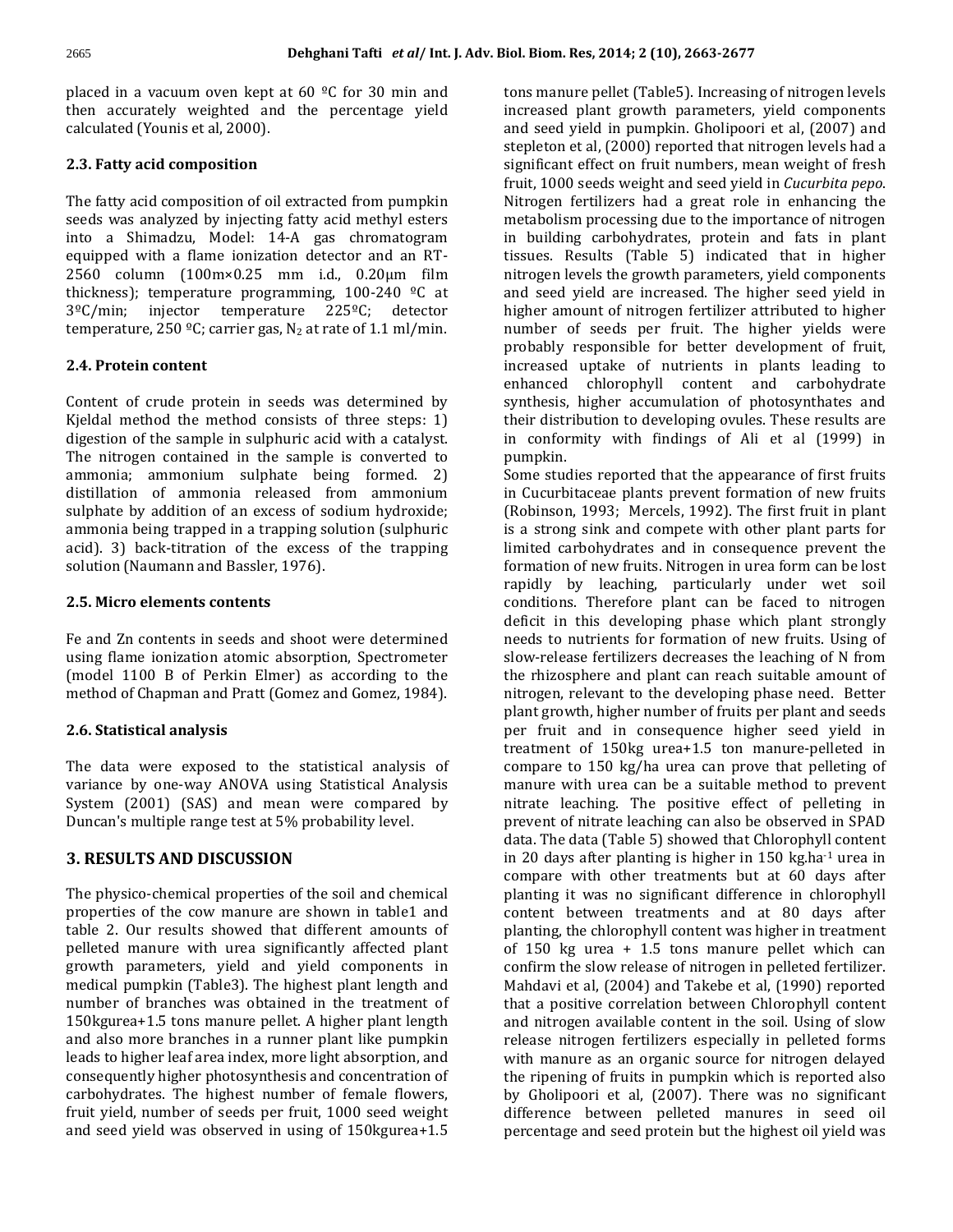**Dehghani Tafti** *et al/* Int. J. Adv. Bion<br>in the treatment of 150 kg urea + 1.5 ton **pellet which is related to higher seed vield in the treatment of 150 kg urea + 1.5 ton**<br>bellet which is related to higher seed yield in this (The treatment of 150 kg urea + 1.5 ton<br>(Table5). Jariene et al. (2007) reported that obtained in the treatment of 150 kg urea + 1.5 ton<br>manure pellet which is related to higher seed yield in this<br>treatment (Table5). Jariene et al, (2007) reported that<br>different amount of nitrogen fertilizers had no signifi manure pellet which is related to higher seed yield in this e pellet which is related to higher seed yield in this<br>ent (Table5). Jariene et al, (2007) reported that<br>nt amount of nitrogen fertilizers had no significant<br>on seed oil percentage of Pumpkin. The same treatment (Table5). Jariene et al, (2007) reported that<br>different amount of nitrogen fertilizers had no significant<br>effect on seed oil percentage of Pumpkin. The same<br>results are reported by Jahan et al. (2006). They different amount of nitrogen fertilizers had no significant<br>effect on seed oil percentage of Pumpkin. The same<br>results are reported by Jahan et al, (2006). They<br>observed that different amount of manure did not effect on seed oil percentage of Pumpkin. The same effect on seed oil percentage of Pu<br>results are reported by Jahan et<br>observed that different amount of<br>affected oil percentage in pumpkin. are reported by Jahan et al, (2006). They<br>ed that different amount of manure did not (<br>doil percentage in pumpkin. h<br>elements significantly affected some of growth a observed that different amount of manure did not t different amount of manure did not<br>centage in pumpkin.<br>ts significantly affected some of growth<br>vield components, vield and quality affected oil percentage in pumpkin.

ercentage in pumpkin.<br>ents significantly affected some of growth<br>yield components, yield and quality<br>in pumpkin like number of female flowers Mic Micro elements significantly affected some of growth<br>parameters, yield components, yield and quality<br>parameters in pumpkin like number of female flowers<br>per plant, number of seeds per fruit, 1000 seeds weight. meters, yield components, yield and quality<br>meters in pumpkin like number of female flowers of<br>plant, number of seeds per fruit, 1000 seeds weight, n<br>vield, seed vield seed oil content , oil vield and seed u parameters in pumpkin like number of female flowers<br>per plant, number of seeds per fruit, 1000 seeds weight,<br>fruit yield, seed yield ,seed oil content , oil yield and seed<br>protein content (Tables 3 and 4). The highest amou per plant, number of seeds per fruit, 1000 seeds weight, umber of seeds per fruit, 1000 seeds weight,<br>seed yield ,seed oil content , oil yield and seed<br>tent (Tables 3 and 4). The highest amounts of<br>parameters are obtained in concentration of fruit yield, seed yield, seed oil content, oil yield and seed pper vield, seed yield, seed oil content, oil yield and seed<br>in content (Tables 3 and 4). The highest amounts of<br>soned parameters are obtained in concentration of<br>ppm of microelements except of seed protein which protein content (Tables 3 and 4). The highest amounts of<br>mentioned parameters are obtained in concentration of<br>2000 ppm of microelements except of seed protein which<br>is observed in a concentration of 3000 ppm (Table 5). tioned parameters are obtained in concentration of<br>a ppm of microelements except of seed protein which<br>served in a concentration of 3000 ppm (Table 5). a<br>positive effects of foliar spray of micro elements on 2000 ppm of microelements except of seed protein which ppm of microelements except of seed protein which<br>
erved in a concentration of 3000 ppm (Table 5). a<br>
sitive effects of foliar spray of micro elements on<br>
yield components and seed oil content in sun is observed in a concentration of 3000 ppm (Table 5).<br>The positive effects of foliar spray of micro elements on<br>yield, yield components and seed oil content in sun<br>flower was reported by Thalooth et al. (2005). We The positive effects of foliar spray of micro elements on ive effects of foliar spray of micro elements on<br>ld components and seed oil content in sun<br>as reported by Thalooth et al, (2005). We n<br>that use of 2000ppm of microelements can hold it yield, yield components and seed oil content in sun<br>flower was reported by Thalooth et al, (2005). We<br>observed that use of 2000ppm of microelements can hold<br>the chlorophyll content in a higher amount at 80 days flower was reported by Thalooth et al, (2005). We r was reported by Thalooth et al, (2005). We not wed that use of 2000ppm of microelements can hold it is a higher amount at 80 days a planting in compare with other treatments which c observed that use of 2000ppm of microelements can hold<br>the chlorophyll content in a higher amount at 80 days<br>after planting in compare with other treatments which<br>means higher photosynthesis and higher concentration the chlorophyll content in a higher amount at 80 days the chlorophyll content in a highter planting in compare with<br>means higher photosynthesis a<br>of carbohydrates (Table 5). after planting in compare with other treatments which<br>means higher photosynthesis and higher concentration<br>of carbohydrates (Table 5).<br>Proteins are easily absorbed by humans (in rate of 65higher photosynthesis and higher concentration<br>oblydrates (Table 5).<br>ns are easily absorbed by humans (in rate of 65-<br>and appear to be the main building material for of carbohydrates (Table 5).

rbohydrates (Table 5).<br>
eins are easily absorbed by humans (in rate of 65-<br>
) and appear to be the main building material for<br>
of human body. Seeds of oil-bearing pumpkins are a Proteins are easily absorbed by humans (in rate of 65-<br>80%) and appear to be the main building material for<br>cells of human body. Seeds of oil-bearing pumpkins are a<br>good source of crude proteins and can accumulate 35- $80\%$ ) and appear to be the main building material for cells of human body. Seeds of oil-bearing pumpkins are a<br>good source of crude proteins and can accumulate 35-<br>40% of these compounds (Tarek et al, 2001). Our results<br>showed that the content of seed protein in pumpkin can good source of crude proteins and can accumulate 35od source of crude proteins and can accumulate 35-<br>% of these compounds (Tarek et al, 2001). Our results<br>weed that the content of seed protein in pumpkin can<br>increased significantly by using of 3000ppm of micro 40% of these compounds (Tarek et al, 2001). Our results ese compounds (Tarek et al, 2001). Our results<br>
aat the content of seed protein in pumpkin can<br>
ed significantly by using of 3000ppm of micro<br>
(Table 5). It is established that use of micro showed that the content of seed protein in pumpkin can<br>be increased significantly by using of 3000ppm of micro<br>elements (Table 5). It is established that use of micro<br>elements increased the content of crude proteins in see be increased significant<br>elements (Table 5). It<br>elements increased the<br>(Jariene et al. 2007). elements (Table 5). It is established that use of micro elements increased the content of crude proteins in seeds<br>(Jariene et al, 2007).<br>Results showed that pelleted manure with urea<br>treatments significantly affected the content of nutrients (Jariene et al, 2007).

(Jariene et al, 2007).<br>Results showed that pelleted manure with urea<br>treatments significantly affected the content of nutrients<br>of zinc and iron in plant and seeds of pumpkin (Table 4). highest amount of that pelleted manure with urea<br>timents significantly affected the content of nutrients<br>nc and iron in plant and seeds of pumpkin (Table 4).<br>highest amount of these two nutrients is obtained in treatments significantly affected the content of nutrients is significantly affected the content of nutrients<br>1 iron in plant and seeds of pumpkin (Table 4).<br>1.1 tamount of these two nutrients is obtained in<br>150 kg urea + 1.5 ton manure pellet (Table of zinc and iron in plant and seeds of pumpkin (Table 4). inc and iron in plant and seeds of pumpkin (Table 4).<br>
highest amount of these two nutrients is obtained in<br>
tment of 150 kg urea + 1.5 ton manure pellet (Table 8)<br>
Previous data indicated that pumpkin plants which The highest amount of these two nutrients is obtained in<br>treatment of 150 kg urea  $+$  1.5 ton manure pellet (Table<br>6). Previous data indicated that pumpkin plants which<br>received urea gained the best quality of fruit and t treatment of 150 kg urea  $+$  1.5 ton manure pellet (Table mt of 150 kg urea + 1.5 ton manure pellet (Table<br>vious data indicated that pumpkin plants which<br>d urea gained the best quality of fruit and the<br>value of nutritional elements (N, P, K, Fe, Zn and 6). Previous data indicated that pumpkin plants which<br>received urea gained the best quality of fruit and the<br>highest value of nutritional elements (N, P, K, Fe, Zn and<br>vitamin C) (Jariene et al. 2007).The reported amount o received urea gained the best quality of fruit and the in wed urea gained the best quality of fruit and the est value of nutritional elements (N, P, K, Fe, Zn and nin C) (Jariene et al, 2007). The reported amount of in pumpkin seeds was 1.09 mg in 100 g dried seeds highest value of nutritional elements (N, P, K, Fe, Zn and e of nutritional elements (N, P, K, Fe, Zn and<br>Jariene et al, 2007).The reported amount of<br>pkin seeds was 1.09 mg in 100 g dried seeds<br>2004). Our results showed that with use of vitamin C) (Jariene et al, 2007).The reported amount of<br>zinc in pumpkin seeds was 1.09 mg in 100 g dried seeds<br>(Mohamad, 2004). Our results showed that with use of<br>pelleted manure with urea or microelements the zinc and zinc in pumpkin seeds was 1.09 mg in 100 g dried seeds in pumpkin seeds was 1.09 mg in 100 g dried seeds<br>hamad, 2004). Our results showed that with use of<br>ted manure with urea or microelements the zinc and<br>contents and in consequence the nutritional value of (Mohama (Mohamad, 2004). Our results show<br>pelleted manure with urea or microe<br>iron contents and in consequence th<br>pumpkin seeds can be enhanced. ted manure with urea or microelements the zinc and<br>
contents and in consequence the nutritional value of<br>
pkin seeds can be enhanced.<br>
interaction effect of different amounts of pelleted iron contents and in consequence the nutritional value of<br>
pumpkin seeds can be enhanced.<br>
The interaction effect of different amounts of pelleted<br>
manure with urea and micro elements affected pumpkin seeds can be enhanced.

ds can be enhanced.<br>
on effect of different amounts of pelleted<br>
h urea and micro elements affected<br>
percentage of not ripened seeds and zinc The interaction effect of different amounts of pelleted raction effect of different amounts of pelleted<br>with urea and micro elements affected<br>ntly percentage of not ripened seeds and zinc<br>in medical pumpkin (Table 7). The lowest manure with urea and micro elements affected<br>significantly percentage of not ripened seeds and zinc<br>density in medical pumpkin (Table 7). The lowest<br>amount of not ripened seed is observed in treatment of significantly percentage of not ripened seeds and zinc ficantly percentage of not ripened seeds and zinc<br>ity in medical pumpkin (Table 7). The lowest<br>unt of not ripened seed is observed in treatment of<br>(Kg) urea + 1.5 tons manure (pellet) + 3000 (ppm) density in medical pumpkin (Table 7). The lowest<br>amount of not ripened seed is observed in treatment of<br>150 (Kg) urea + 1.5 tons manure (pellet) + 3000 (ppm)<br>micro fertilizers. The highest density of zinc in plant amount of not ripened seed is observed in treatment of f not ripened seed is observed in treatment of<br>urea  $+ 1.5$  tons manure (pellet)  $+ 3000$  (ppm)<br>tilizers. The highest density of zinc in plant<br>was observed in the same treatments. The 150 (Kg) urea + 1.5 tons manure (pellet) + 3000 (ppm)<br>micro fertilizers. The highest density of zinc in plant<br>biomass was observed in the same treatments. The<br>interaction effect was not significant on other

s, 2014; 2 (10), 2663-2677<br>Analysis of several Styrian pumpkin seed oil Res, 2014; 2 (10), 2663-2677<br>rs. Analysis of several Styrian pumpkin seed oil<br>that the content of polyunsaturated fatty acids s. Analysis of several Styrian pumpkin seed oil<br>hat the content of polyunsaturated fatty acids<br>rel) is considerably higher than the content of parameters. Analysis of several Styrian pumpkin seed oil<br>revealed that the content of polyunsaturated fatty acids<br>(45.6±5% rel) is considerably higher than the content of<br>monounsaturated fatty acids (35.9±10% rel) or satur revealed that the content of polyunsaturated fatty acids led that the content of polyunsaturated fatty acids<br> $\pm 5\%$  rel) is considerably higher than the content of<br>unsaturated fatty acids (35.9 $\pm 10\%$  rel) or saturated<br>acids (18.5 $\pm 20\%$  rel) (Fruhwirth et al. 2003), with (45.6±5% rel) is considerably higher than the content of<br>monounsaturated fatty acids (35.9±10% rel) or saturated<br>fatty acids (18.5±20% rel) (Fruhwirth et al, 2003), with<br>linoleic acid, oleic acid, palmitic acid, and stear monounsaturated fatty acids (35.9±10% rel) or saturated<br>fatty acids (18.5±20% rel) (Fruhwirth et al, 2003), with<br>linoleic acid, oleic acid, palmitic acid, and stearitic acid<br>(together≥98%) being the predominant fatty acid fatty acids  $(18.5\pm20\%$  rel) (Fruhwirth et al, 2003), with acids (18.5±20% rel) (Fruhwirth et al, 2003), with<br>eic acid, oleic acid, palmitic acid, and stearitic acid<br>ther≥98%) being the predominant fatty acids. The<br>content of linoleic acid is an important nutritional linoleic acid, oleic acid, palmitic acid, and stearitic acid<br>(together≥98%) being the predominant fatty acids. The<br>high content of linoleic acid is an important nutritional<br>aspect of Styrian pumpkin seed oil since linoleic (together $\geq$ 98%) being the predominant fatty acids. The gether≥98%) being the predominant fatty acids. The<br>h content of linoleic acid is an important nutritional<br>bect of Styrian pumpkin seed oil since linoleic acid is<br>essential n-6 fatty acid. The result of interaction effect high content of linoleic acid is an important nutritional th content of linoleic acid is an important nutritional<br>bect of Styrian pumpkin seed oil since linoleic acid is<br>essential n-6 fatty acid. The result of interaction effect<br>different amounts of pelleted manure with urea and aspec of Styrian pumpkin seed oil since linoleic acid is<br>ential n-6 fatty acid. The result of interaction effect<br>erent amounts of pelleted manure with urea and<br>elements on the concentration of the predominant an essential n-6 fatty acid. The result of interaction effect<br>of different amounts of pelleted manure with urea and<br>micro elements on the concentration of the predominant<br>unsaturated fatty acids showed in Fig 1. Our result of different amounts of pelleted manure with urea and<br>micro elements on the concentration of the predominant<br>unsaturated fatty acids showed in Fig 1. Our results<br>showed that the relative amounts for linoleic acid. oleic micro elements on the concentration of the predominant<br>unsaturated fatty acids showed in Fig 1. Our results<br>showed that the relative amounts for linoleic acid, oleic<br>acid. palmitic acid. and stearitic acid are 55.89%, 31.4 unsaturated fatty acids showed in Fig. 1. Our results showed that the relative amounts for linoleic acid, oleic that the relative amounts for linoleic acid, oleic<br>mitic acid, and stearitic acid are 55.89%, 31.47%,<br>and 1.41%, respectively (Fig. 1). The highest<br>of linoleic acid was obtained in the treatment of acid, palmitic acid, and stearitic acid are 55.89%, 31.47%, palmitic acid, and stearitic acid are 55.89%, 31.47%, 6% and 1.41%, respectively (Fig. 1). The highest unt of linoleic acid was obtained in the treatment of kg urea + 1.5 tons manure pellet + 2000 ppm micro 10.66% a nd 1.41%, respectively (Fig. 1). The highest<br>linoleic acid was obtained in the treatment of<br>a + 1.5 tons manure pellet + 2000 ppm micro<br>This improvement can be related to better amount of linoleic acid was obtained in the treatment of  $100 \text{ kg}$  urea  $+ 1.5$  tons manure pellet  $+ 2000$  ppm micro elements. This improvement can be related to better nutrition condition in consumption of this fertili 100 kg urea + 1.5 tons manure pellet + 2000 ppm micro  $100 \text{ kg}$  urea  $+ 1.5$  tons manure pellet  $+ 2000$  ppm micro ements. This improvement can be related to better that trition condition in consumption of this fertilizer that is due to gradual release of nitrogen and good elements. This improvement can be related to better<br>nutrition condition in consumption of this fertilizer that<br>it is due to gradual release of nitrogen and good effect of<br>animal manure, although with considering of low nutrition condition in consumption of this fertilizer that dition in consumption of this fertilizer that<br>adual release of nitrogen and good effect of<br>ire, although with considering of low<br>of animal manure as pellet and results of it is due to gradual release of nitrogen and good effect of<br>animal manure, although with considering of low<br>consumption of animal manure as pellet and results of<br>two other treatments, the role of gradual release of animal manure, although with considering of low manure, although with considering of low<br>ion of animal manure as pellet and results of<br>r treatments, the role of gradual release of<br>from fertilizer has most important effect. At consumption of animal manure as pellet and results of ption of animal manure as pellet and results of<br>her treatments, the role of gradual release of<br>n from fertilizer has most important effect. At<br>among of these fertilizer treatments. 1.5 tone two of her treatments, the role of gradual release of<br>n from fertilizer has most important effect. At<br>among of these fertilizer treatments, 1.5 tone<br>manure + 150 (Kg) Urea as pellet with 2000 ppm nitrogen from fertilizer has most important effect. At rogen from fertilizer has most important effect. At<br>ole among of these fertilizer treatments, 1.5 tone<br>mal manure + 150 (Kg) Urea as pellet with 2000 ppm<br>microelements is much recommended for maximum whole among of these fertilizer treatments, 1.5 to<br>animal manure + 150 (Kg) Urea as pellet with 2000 p<br>of microelements is much recommended for maxim<br>qualitative and quantitative properties in pumpkin.

REFERENCES<br>Ahmed. M.A., Nabila, M.Z. and Hassanein, M.S. (2007). **CES**<br>A., Nabila, M.Z, and Hassanein, M.S. (2007).<br>of grain sorghum to different nitrogen Ahmed, M.A., Nabila, M.Z, and Hassanein,<br>Response of grain sorghum to differe<br>sources.Res.I.Agric.Biol.Sci.3:1002-1008. Response of grain sorghum to different nitrogen sources.Res.J.Agric.Biol.Sci,3: 1002-1008.

rces.Res.J.Agric.Biol.Sci,3: 1002-1008.<br>ni, H., Kianmehr, M.H., Borghaee, A.M. (2010). Effect<br>Pellet Proccessing of Fertilizer on Slow-Release Alemi, H., Kianmehr, M.H., Borghaee, A.M. (2010). Effect<br>of Pellet Proccessing of Fertilizer on Slow-Release<br>Nitrogen in soil. Asian Journal of Plant Sciences 9 (2): 74-Nitrogen in soil. Asian Journal of Plant Sciences 9 (2): 74-<br>80.<br>Ali, S.M., Moghadem, M.H., Yazdani, M. and Avval, p.A.

eral Correction Correction Correction<br>Effect of plastic mulches, spacing and phosphorus<br>Effect of plastic mulches, spacing and phosphorus S.M., Moghadem, M.H., Yazdani, M. and Avval, p.A.<br>9). Effect of plastic mulches, spacing and phosphorus<br>potassic fertilizer levels on the growth and vield of Ali, S.M., Moghadem, M.H., Yazdani, M. and Avval, p.A.<br>(1999). Effect of plastic mulches, spacing and phosphorus<br>and potassic fertilizer levels on the growth and yield of<br>common (1999). Effect of plastic mulches, spacing and phosphorus<br>and potassic fertilizer levels on the growth and yield of<br>common pumpkin<br>(*Cucurbitapepo*Convar*Pepo*var.Shyriaca).journal of and potassic fertilizer levels on the growth and yield<br>common pumpl<br>(*Cucurbitapepo*Convar*Pepo*var.Shyriaca).journal<br>Medicinal and aromatic Plant Sciences.21: 650-653. pepoConvar Pepovar Shyriaca) .journal of<br>and aromatic Plant Sciences, 21: 650-653.<br>K. and Ghadeai (2006). Variation of nitrogen Medicinal and aromatic Plant Sciences, 21: 650-653.

Figure 1.1 and aromatic Plant Sciences,  $21:650-653$ .<br>
In K. and Ghadeai (2006). Variation of nitrogen<br>
efficiency in local landraces of wheat in Mahabad-Alizadeh, K. and Ghadeai (2006)<br>uptake efficiency in local landrace<br>Iran.I.Agric.Soc.Sci.2: 122-124. uptake efficiency in local landraces of wheat in Mahabad-Iran.J.Agric.Soc.Sci,2: 122-124. radical

ric.Soc.Sci,2: 122-124.<br>A.T., Abd El-Fattah, A.A., Agha, A.M., Ghad, M.Z.<br>Effect of pumpkin seed oil on the level of free  $(1995)$ . Effect of pumpkin seed oil on the level of free Fahim, A.T., Abd El-Fattah, A.A., Agl<br>(1995). Effect of pumpkin seed oil<br>radical scavengers induced during a<br>rats. Pharmacol.Res. 31(1): 73-79. radical scavengers induced during adjuvant-arthritis in rats. Pharmacol.Res, 31(1): 73-79.

Fruhwirth, G.O, Wenzl, T., El-Toukhy, R., Wagner, F.S., Hermetter, A. (2003). Fluorescence screening of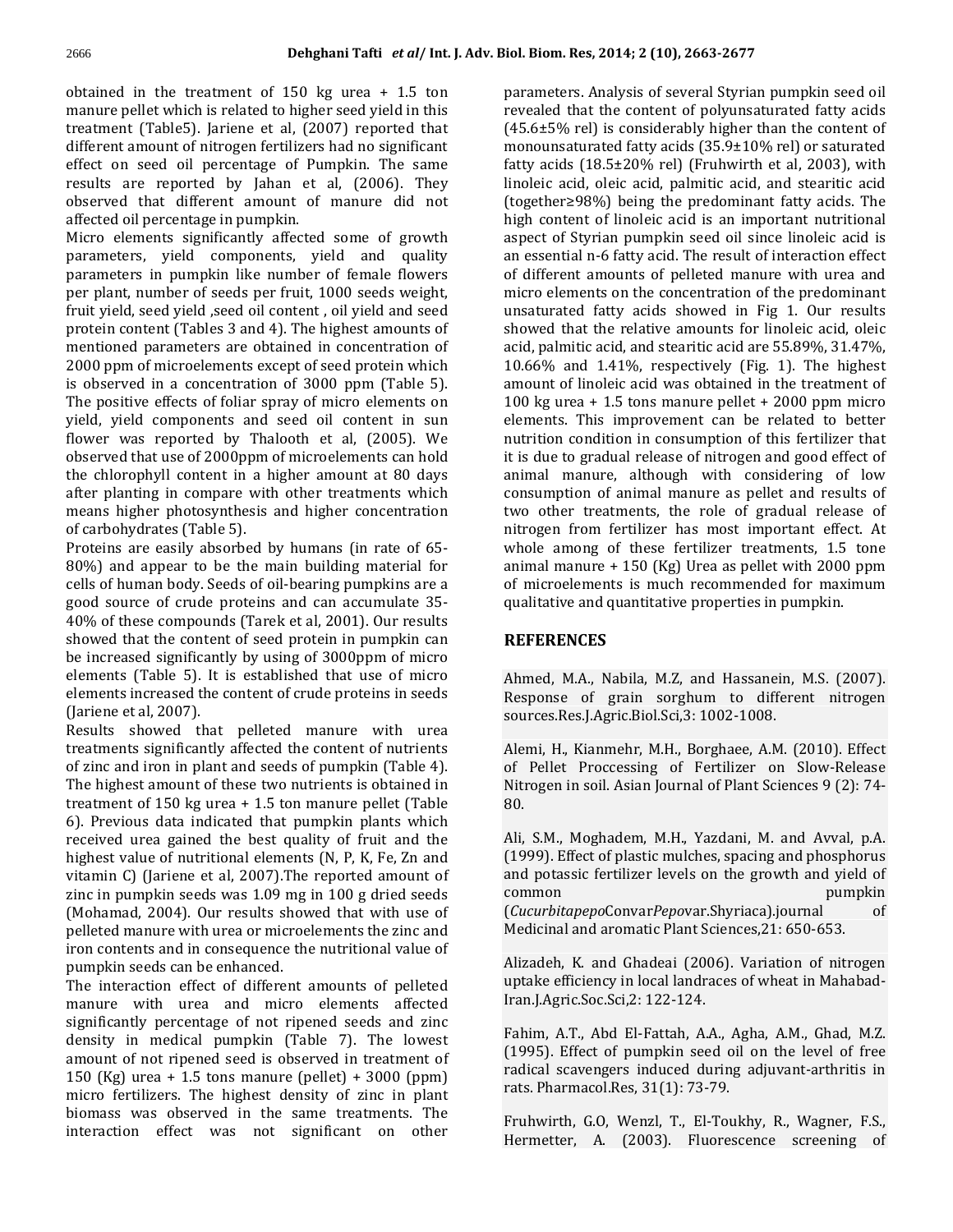Dehghani Tafti et al/ Int. J. Adv.<br>Capacity in pumpkin seed oils and other **Dehghani Tafti** et al/ I<br>antioxidant capacity in pumpkin seed oils and othe<br>natural oils. Eur.I.Lipid Sci.Technol.105(6): 226-274. oxidant capacity in pumpkin seed oils and other<br>ural oils. Eur.J.Lipid Sci.Technol,105(6): 226-274.<br>C., Shi, H., Li, O. (2006). A review on pharmacological natural oils. Eur. J. Lipid Sci. Technol, 105(6): 226-274.

Fu, C., Shi, H., Li, Q. (2006). A review on pharmacological Fu, C., Shi, H., Li, Q. (2006). A revi<br>activities and utilization technolo<br>Foods Hum.Nutr.61(2): 73-80. activities and utilization technologies of pumpkin. Plant<br>Foods Hum.Nutr,61(2): 73-80.<br>Gholipoori. A., Javanshir. A., Rahim ZadehKhoie. F.,

utr,61(2): 73-80.<br>A. Javanshir, A., Rahim ZadehKhoie, F.,<br>A. and Biat. H. (2007). The effect of different i, A., Javanshir, A., Rahim ZadehKhoie, F.,<br>adi, A. and Biat, H. (2007). The effect of different E<br>level and pruning of head on yield and yield Gholipoori, A., Javanshir, A., Rahim ZadehKhoie, F.,<br>A. and Biat, H. (2007). The effect of different<br>1 and pruning of head on yield and yield<br>of medical pumpkin *(Cucurbita pepo* Mohammadi, A. and Biat, H. Mohammadi, A. and Biat, H. (2007). The effect of<br>nitrogen level and pruning of head on yield a<br>component of medical pumpkin (*Cucurbi*<br>L.).I.Agric.Sci.Natur.Resour. Vol 13(2): 22-28. nt of medical pumpkin (*Cucurbita pepo*<br>Sci.Natur.Resour. Vol 13(2): 22-28.<br>K.A. and Gomez. A.A. (1984). Statistical L.).J.Agric.Sci.Natur.Resour. Vol 13(2): 22-28.  $\mathcal{L}$ 

atur.Resour. Vol 13(2):  $22-28$ .<br>
and Gomez, A.A. (1984). Statistical Franciscope<br>
for Agricultural Research (Second Gomez, A.A. (1984). Statistical Robi<br>Agricultural Research (Second *cucui*<br>Wiely and Sons. Inter. Sci. Pub. New 16.5 Gome procedures Ed).pp.357-423.John Wiely and Sons. Inter. Sci. Pub, New<br>York.<br>Grant. C.A. (2004). *Potential uses for Aarotain and* York.

*cork.*<br>*Crant, C.A. (2004). Potential uses for Agrotain and polymer coated products. In: Proceedings. Direct Seeding:* Grant, C.A. (2004). *Potential uses for Agrotain and*<br>*polymer coated products*. In: Proceedings, Direct Seeding:<br>The Key to Sustainable Management. Annual Meeting. 004). *Potential uses for Agrotain and products*. In: Proceedings, Direct Seeding:<br>stainable Management. Annual Meeting,<br>Soil Conservation Association. February polymer coated products. In: Proceedings, Direct Seeding: polymer coated products. In: Proceedings,<br>The Key to Sustainable Management. A<br>Saskatchewan Soil Conservation Associa<br>11-12. Regina. Saskatchewan. p. 76-86. Saskatchewan Soil Conservation Association. February 11-12. Regina, Saskatchewan. p. 76-86. optimizing

ina, Saskatchewan. p. 76-86.<br>, G., J. Dominguez-Dominguez and O.Alvarado-<br>(2006). An easy Laboratory Method for The parameters of the parameters for the Mechanical D.6).<br>An easy Laboratory Method for the Mechanical Hernandez, G Hernandez, G., J. Dominguez-Dominguez and O.Alvarado-Mancilla. (2006). An easy Laboratory Method for optimizing the parameters for the Mechanical Densification Process: An Evaluation with an Extruder. 006). An easy Laboratory Method for<br>the parameters for the Mechanical 4<br>Process: An-Evaluation with an-Extruder.<br>Engineering International: the CIGR E optimizing the parameters for the Mecha<br>Densification Process: An-Evaluation with an-Extr<br>Agricultural Engineering International: the CIC<br>journal.-Manuscript-PM06015.Vol.-VIII.July,2006. Agricultural Engineering International: the CIGR E<br>journal.Manuscript.PM06015.Vol.VIII.July,2006.<br>Jahan.M..Koocheki,A.,Nassiri,M.,Dehghanipoor,F. branch and the state of the state of the state of the state of the state of the state of the state of the state of the state of the state of the state of the state of the state of the state of the state of the state of the

 The effects of different manure levels and two M., Koocheki, A., Nassiri, M., Dehghanipoor, F.<br>The effects of different manure levels and two<br>management methods on organic production of Jahan, M., Koocheki, A., Nassiri, M., Dehghanipoor, F.<br>(2006). The effects of different manure levels and two<br>branch management methods on organic production of<br>*Cucurbita pepo*. Iranian Jouurnal of Field Crop Research. (2006). The effects of different manure levels and two branch management methods on organic production of *Cucurbita pepo*. Iranian Jouurnal of Field Crop Research, 2: 281-289 (in Farsi). *Cucurbita pepo*. Iranian Jouurnal of Field Crop Research,<br>2: 281-289 (in Farsi).<br>Iariene. E., Danilcenko. H., Kulaitiene, I. and Gaiewski, M.

89 (in Farsi).<br>E., Danilcenko, H., Kulaitiene, J. and Gajewski, M.<br>Effect of fertilizers on oil pumpkin seeds crude Jariene, E., Danilcenko, H., Kulaitiene, J. and Gajewski, M.<br>(2007). Effect of fertilizers on oil pumpkin seeds crude<br>fat. fiber and protein quantity. Agronomy Research 5(1): fat, fiber and protein quantity. Agronomy Research 5(1):<br>43-49.<br>Mahdavi. F., Esmaeli, A., Pirdashti, H and Fallah A. (2004).

and morphological characteristics among<br>and morphological characteristics among davi, F., Esmaeli, A., Pirdashti, H and Fallah A. (2004).<br>iological and morphological characteristics among li<br>and modern rice genotypes.4<sup>th</sup> Australian Crop c Mahdavi, F., old and modern rice genotypes.4<sup>th</sup> Australian Crop<br>Conference.<br>Mani, S., Tabil, L.G and Sokhansani, S. (2006). Effect of Conference.

F<br>il, L.G and Sokhansanj, S. (2006). Effect of T<br>force, particle size and moisture content on S Mani, S., Tabil, L.G and Sokhansanj, S. (2006). Effect of compressive force, particle size and moisture content on mechanical properties of biomass pellets from grasses. Mani, S., Tabil, L.G and Sokhansanj<br>compressive force, particle size and<br>mechanical properties of biomass p<br>Biomass Bioenergy, 30: 648-654. compressive force, particle size and moisture content on Spectral reflectance ration of rice canopy for est mechanical properties of biomass pellets from grasses. The crop nitrogen status. Plant and Soil,122: 295-297. Biomass Bioenergy, 30: 648-654.

Marcelis, L.F.M. (1992). The dynamics of growth and dry matter distribution in cucumber. Annals of Botany, 69:<br>487-492.<br>Mohammed. A. (2004). Chemical composition and Oil 487-492.

Characteristics of Pumpkin (Cucurbita maxima) Seed<br>Kernels.Res.Bult., No.129,FoodSci and Agric.pp.5-18.

es, 2014; 2 (10), 2663-2677<br>K and Bassler. R. (1976). Verband deutscher 1663-2677<br>1. (1976). Verband deutscher<br>Untersuchungs- und Methodenbuch Band III. Die chemische Untersuchung von Futtermitteln. Mit Landwirtschaftlicher Landwirtschaftlicher Untersuchungs- und<br>Forschungsanstalten. Methodenbuch Band III. Die<br>chemische Untersuchung von Futtermitteln. Mit chemische Untersuchung von Futtermitteln. Erganzungslieferungen 1983, 1988, 1993, 1997.<br>VDLUFA-Verlag, Darmstadt. (in German)<br>Rad. I.S., Rad. M.S., Miri, A. (2013). Regulation of the VDLUFA-Verlag, Darmstadt. (in German)

lag, Darmstadt. (in German)<br>d, M.S., Miri, A. (2013). Regulation of the<br>of Nitrate Reductase genes in Leaves of plant, *Foeniculum Foenica, Miri, A.* (2013). Regulation of the<br> *Foeniculum vulgare* by Different Nitrate<br> *Foeniculum vulgare* by Different Nitrate Rad, J.S. Rad, M.S., Miri, A. (2013). Regulation of the<br>nn of Nitrate Reductase genes in Leaves of<br>plant, *Foeniculum vulgare* by Different Nitrate<br>International Iournal of Agriculture and Crop Expression of Nitrate Reductase<br>Medical plant, *Foeniculum vulgare*<br>Sources. International Journal of *P*<br>Sciences. 5-24: 2911-2916 Sources. International Journal of Agriculture and Crop<br>Sciences. 5-24: 2911-2916<br>Robinson. R.W. (1993). Genetic parthenocarpy in Sciences. 5-24: 2911-2916

Robinson, R.W. (1993). Genetic parthenocarpy in Robinson, R<br>*cucurbita pep*<br>16.55-57. cucurbita pepo L. cucurbit Genetics cooperative Report<br>16.55-57.<br>Rymar. V.T., Udzhurkhu, A.C., Parkhomenko, V.D.,

16.55-57.<br>Rymar, V.T., Udzhurkhu, A.C., Parkhomenko, V.D.,<br>Pivovarov. A.A.. Steba.V.K and Smirnova. E.S. (1989). , V.T., Udzhurkhu, A.C., Parkhomenko, V.D.,<br>rov, A.A., Steba,V.K and Smirnova, E.S. (1989).<br>of different forms of nitrogen fertilizers on rice Rymar, V.T., Udzhurkhu, A.C., Parkhomenko, V.D.,<br>Pivovarov, A.A., Steba,V.K and Smirnova, E.S. (1989).<br>Effect of different forms of nitrogen fertilizers on rice<br>vield. Fiziologiva-i-Biokhimiva-Kul turnykh-Rastenii. 21: yield. Fiziologiya-i-Biokhimiya-Kul turnykh-Rastenii, 21:<br>97-101.<br>Sabudak. T. (2007). Fatty acid composition of seed and 97-101.

01.<br>1991 – Mark T. (2007). Fatty acid composition of seed and<br>1991 oils of Pumpkin, Walnut, Almond, Maize, Sunflower Sabudak. T. (2007). Fatty acid composition of seed and<br>leaf oils of Pumpkin, Walnut, Almond, Maize, Sunflower<br>and Melon. Chemistry of Natural Compounds. 43(4): 465and Melon. Chemistry of Natural Compounds. 43(4): 465-<br>469.<br>Sigmund. B. and Murkovic. M., (2004). Changes in 469.

EXTERN HOT COMPANY COMPONED SAID COMPOSITION OF PUMPKIN SEEDS during the second of pumpkin seeds during the B and Murkovic, M., (2004). Changes in composition of pumpkin seeds during the procease for production of pumpkin seed oil Sigm Sigmund, B and Murkovic, M., (2004). Changes in chemical composition of pumpkin seeds during the roasting procease for production of pumpkin seed oil (part 2: Volatile Compounds). Food Chem., 84: 367-374. roasting procease for production of pumpkin seed oil<br>(part 2: Volatile Compounds). Food Chem., 84: 367-374.<br>Stepleton. S.C., ChrisWien. H and Morse, R.A. (2000). conditions.

atile Compounds). Food Chem., 84: 367-374.<br>S.C., ChrisWien, H and Morse, R.A. (2000).<br>and fruit set of pumpkin cultivars under field 35)<br>Stepleton, S.C., ChrisWien, H and Mors<br>Flowering and fruit set of pumpkin cultiv<br>conditions.Hort.Sci. 35(6): 1074-1077. Flowering and fruit set of pumpkin cultivars under field conditions. Hort. Sci. 35(6): 1074-1077.

nditions.Hort.Sci. 35(6): 1074-1077.<br>evenson, D.G. (2003). Role of starch structure in texture<br>winter squash (*Cucurbita maxima* D.) fruit and starch G. (2003). Role of starch structure in texture<br>ash (*Cucurbita maxima* D.) fruit and starch<br>properties.P.h.D Thesis. Iowa State Stevenson, D.G. (2003). Role of starch structure in texture functional proper<br>University.p371. properties.P.h.D Thesis, Iowa State<br>0371.<br>D.G., Eller, F.I., Wang, L., Iane, I.L., Wang, T and  $\overline{\phantom{a}}$ 

ty,p371.<br>on, D.G., Eller, F.J., Wang, L., Jane, J.L., Wang, T and<br>G.E. (2007). Oil and tocopherol content and Stevenson, D.G., Eller, F.J., Wang, L., Jane, J.L., Wang, T and<br>Inglett, G.E. (2007). Oil and tocopherol content and<br>composition of pumpkin seed oil in 12 cultivars. I. Agric. Stevenson, D.G., Eller, F.J., Wang<br>Inglett, G.E. (2007). Oil and<br>composition of pumpkin seed<br>Food Chem. 55: 4005-4013. composition of pumpkin seed oil in 12 cultivars. J. Agric.<br>Food Chem. 55: 4005-4013.<br>Takebe. M., Yonevma, T., Inada, K., Murakam.T. (1990).

rm. 55: 4005-4013.<br>M., Yoneyma, T., Inada, K., Murakam,T. (1990).<br>reflectance ration of rice canopy for estimating Takebe, M., Yoneyma, T., Inada, K., Murakam,T. (19<br>Spectral reflectance ration of rice canopy for estima<br>crop nitrogen status. Plant and Soil.122: 295-297. Spectral reflectance ration of rice canopy for estimating. Phosphatic

matter distribution in cucumber. Annals of Botany, 69:<br>487-492.<br>Mohammed, A. (2004). Chemical composition and Oil<br>Mohammed, A. (2004). Chemical composition and Oil itrogen status. Plant and Soil,122: 295-297.<br>h, A.T., Badr, N.M and Mohamed, M.H. (2005).<br>of foliar spraving in with Zn and different levels of  $\Gamma$ , Badr, N.M and Mohamed, M.H. (2005).<br>ar spraying in with Zn and different levels of<br>fertilizer on growth and vield of sunflower Taloot Talooth, A.T., Badr, N.M and Mohamed, M.H. (2005).<br>Effect of foliar spraying in with Zn and different levels of<br>Phosphatic fertilizer on growth and yield of sunflower<br>plants grown under saline condition.Egypt.I.Agron..27: plants grown under saline condition.Egypt.J.Agron.,27:<br>11-22.<br>Tarek. A., El-Adawy, K. and Taha, K. (2001).

and composition of different seeds oils<br>and composition of different seeds oils k, A., El-Adawy, K an<br>racteristics and composition<br>flours.Food Chem.74: 47-54.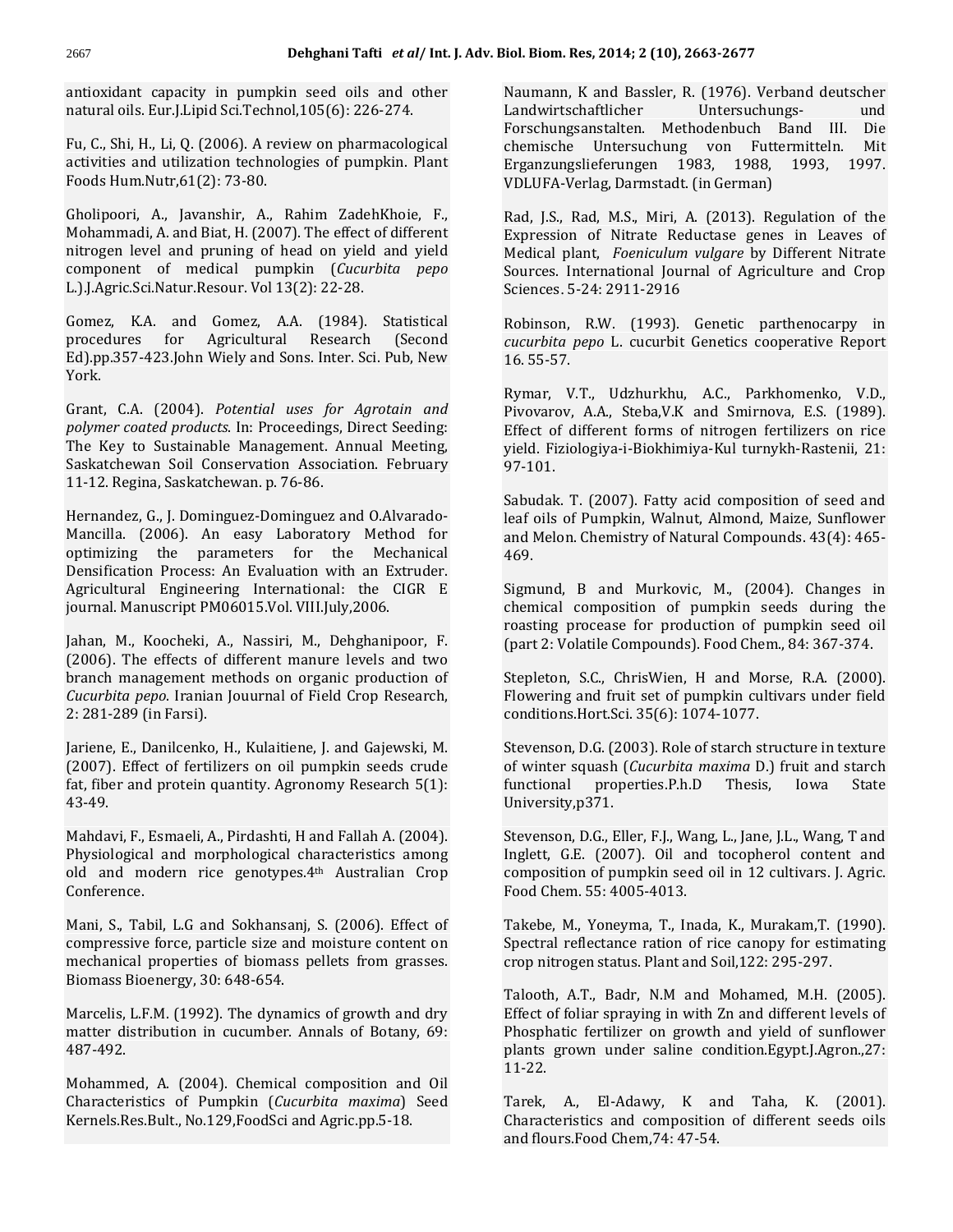Tasi, Y.S., Tong, Y.C., Cheng, J.T., Lee, C.H., Yang, F.S., Lee, Tasi, Y.S., Tong, Y.C., Cheng, J.T., Lee, C.H., Yang, F.S., Lee, (2006). Pumpkin seed oil and phytosterol-F can .S., Tong, Y.C., Cheng, J.T., Lee, C.H., Yang, F.S., Lee,<br>2006). Pumpkin seed oil and phytosterol-F can<br>testosterone/prazosin-induced prostate growth in Tasi Tasi, Y.S., Tong, Y.C., Cheng, J.T.,<br>H.y. (2006). Pumpkin seed oil<br>block testosterone/prazosin-ind<br>rats. Urol.Int.77(3): 269-274. stosterone/prazosin-induced prostate growth in<br>bl.Int,77(3): 269-274.<br>Y.M.H., Ghirmav, S., Al-Shihry, S.S. (2000). African rats. Urol.Int, 77(3): 269-274.

 $L: 269-274.$ <br>Ghirmay, S., Al-Shihry, S.S. (2000). African<br>L.: properties of seed and variability in Younis, Y.M.H., Ghirmay, S., Al-Shihry, S.S. (2000). African<br>*Cucurbitapepo L*.: properties of seed and variability in fatty acid composition of seed oil. Phytochemistry. 54(1): fatty acid composition of seed oil. Phytochemistry, 54(1):<br>71-75.<br>Zuhair. H.A., Abd El-Fattah, A.A., Abd-El-Latif, H.A. (1997).

Zuhair, H.A., Abd El-Fattah, A.A., Abd-El-Latif, H.A. (1997). 71-75.<br>Zuhair, H.A., Abd El-Fattah, A.A., Abd-El-Latif, H.A. (1997).<br>Efficacy of simvastatin and pumpkin seed oil in the Zuhair, H.A., Abd El-Fattah, A.A., Ab<br>Efficacy of simvastatin and pum<br>management of dietary induced<br>Pharmacol. Res.35(5): 403-408. management of dietary induced hyperchloestrolemia.<br>Pharmacol.Res,35(5):403-408.<br>Zuhair. H.A., Abd El-Fattah, A.A., El-Saved, M.I. (2000).

l. Res, 35(5): 403-408.<br>A., Abd El-Fattah, A.A., El-Sayed, M.I. (2000).<br>seed oil modulates the effect of feloipine and Pharmacol. Res, 35(5): 403-408.<br>
Zuhair, H.A., Abd El-Fattah, A.A., El-Sayed, M.I. (2000).<br>
Pumpkin seed oil modulates the effect of feloipine and<br>
captopril in spontaneously hypersensitive rats. d El-Fattah, A.<br>1901 modulates the<br>1901 spontaneously<br>41(5): 555-563.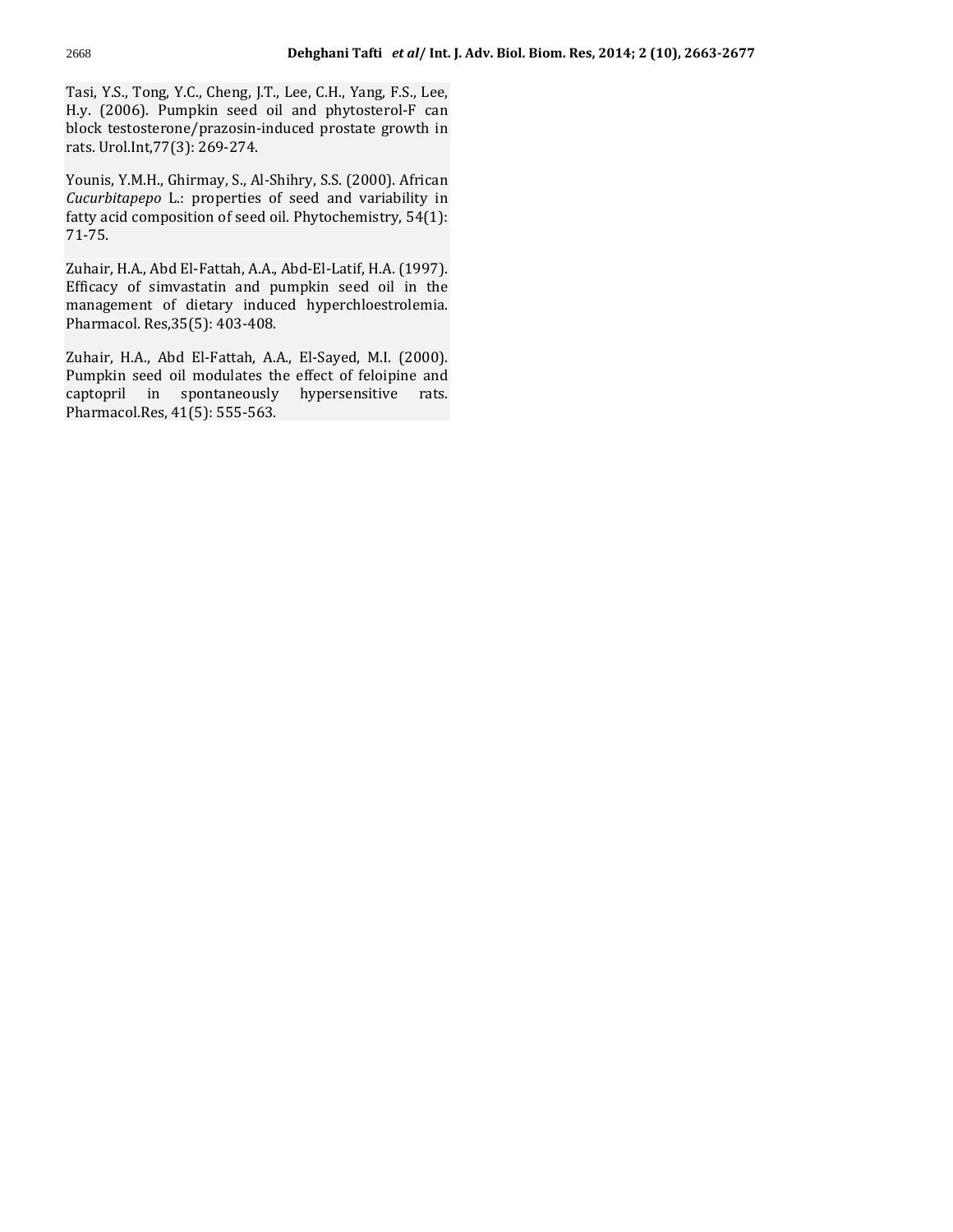Table1. **ble1.**<br>properties of the soil Physico-chemical properties of the

|                  | Physico-chemical properties of the soil |              |             |                      |             |               |                 |                      |                     |                      |                |                |                 |               |
|------------------|-----------------------------------------|--------------|-------------|----------------------|-------------|---------------|-----------------|----------------------|---------------------|----------------------|----------------|----------------|-----------------|---------------|
| Dept<br>$h$ (cm) | San<br>(% )                             | Silt<br>(% ) | انٽ<br>(% ) | pH                   | EC<br>(ds.m | D<br>(pp<br>m | T F<br>(pp<br>m | <sub>OC</sub><br>(%) | Tota<br>1 N<br>(% ) | Fe<br>(pp<br>m       | Zn<br>(pp<br>m | Mn<br>(pp<br>m | Cu<br>(pp<br>m) | В<br>(pp<br>m |
| 30               | 56.4                                    | 21.4         | 23.2        | 77<br>$^{\prime}$ ./ | 4.15        | 45.8          | 288             | 0.75                 | 0.44                | 3.9                  | 1.07           | 3.88           | 0.78            | 0.6           |
| 60               | 79.8                                    | 9.1          | 12.6        | 7.6                  | 4.09        | 40.2          | 216             | 0.15                 | 0.42                | $\sim$ $\sim$<br>J.I | 0.87           | 3.06           | 0.71            | 0.54          |

Table2.

|         |         |         |      |      | Table2.<br>Physico-chemical properties of the manure |           |                         |             |             |
|---------|---------|---------|------|------|------------------------------------------------------|-----------|-------------------------|-------------|-------------|
| Total N | Total P | Total K | 0C   |      | EC                                                   | Cu        | Zn                      | Fe          | Mn          |
| (%)     | $(\%)$  | (% )    | (%)  | pH   | $(ds.m-1)$                                           | (mg.kg-1) | $(mg \text{.} kg^{-1})$ | $(mg.kg-1)$ | $(mg.kg-1)$ |
| 1.97    | 0.64    | 2.04    | 25.3 | 8.74 | 18.21                                                | 20.4      | 86.6                    | 5612        | 180.4       |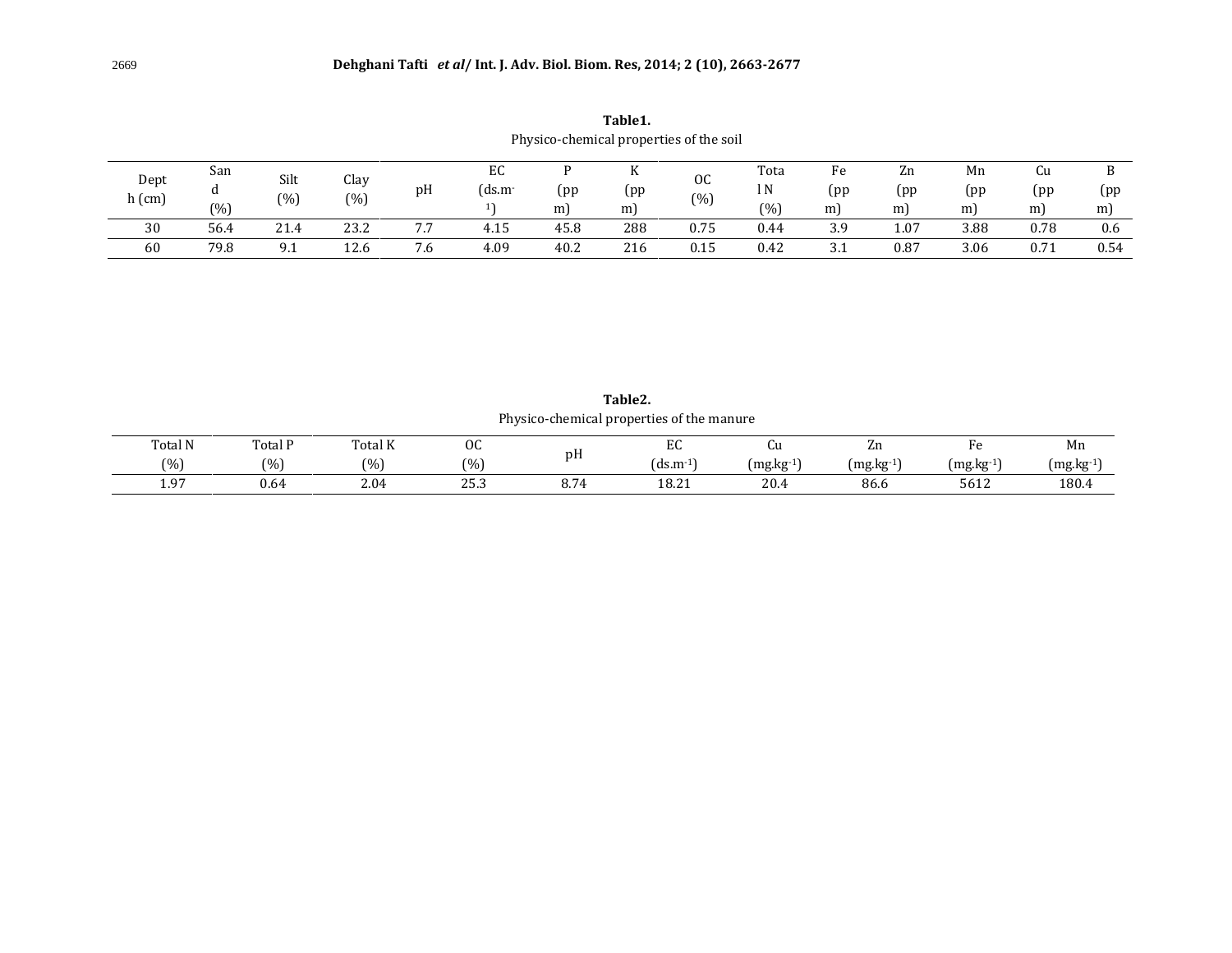# <sup>2670</sup> **Dehghani Tafti** *et al***/ Int. J. Adv. Biol. Biom. Res, 2014; <sup>2</sup> (10), 2663-2677 Dehghani Tafti** et al/ Int. J. Adv. Biol. Biom. Res, 2014; 2<br>Table 3.

Dengnam Tarti et al/ Int. J. Adv. Biol. Biom. Res, 2014; 2 (10), 2663-2677<br>Table 3.<br>of variance of the effect of different amounts of pelleted manure with urea and micro elements on growth parameters. yield and **Table 3.**<br>of pelleted manure with urea and micro ele<br>components of medical pumpkin yield components of medical pumpkin

|                |                     |                          |                         |                           |                             |                                          | MS                              |                         |                                    |                                                      |                         |                                                               |                          |                        |
|----------------|---------------------|--------------------------|-------------------------|---------------------------|-----------------------------|------------------------------------------|---------------------------------|-------------------------|------------------------------------|------------------------------------------------------|-------------------------|---------------------------------------------------------------|--------------------------|------------------------|
| S.0.V          | df                  | Fruit<br>yield           | Seed yield              | Oil yield                 | No. of<br>seed per<br>fruit | Not<br>ripened<br>seed<br>percenta<br>ge | Seed dry<br>Weight<br>per fruit | 1000<br>seeds<br>weight | No.<br>of<br>fruit<br>per<br>plant | No.<br>$^{\rm of}$<br>fruit<br>per<br>m <sup>2</sup> | Weight of<br>each fruit | Wi<br>$\mathrm{d}\mathrm{t}\mathrm{h}$<br>of<br>each<br>fruit | Lengt<br>h of<br>plant   | No. of<br>branch<br>es |
| $\mathbf R$    | 2                   | 358<br>10320<br>ns       | 877.75ns                | 199.61ns                  | 654.53*                     | $11.31**$                                | $19.65$ ns                      | 0.14 <sup>ns</sup>      | 0.0<br><b>gns</b>                  | 0.1<br>4 <sup>ns</sup>                               | 28779.88n<br>${\bf S}$  | 0.8<br>2 <sup>ns</sup>                                        | 243.8<br>1 <sup>ns</sup> | 2.53 <sup>ns</sup>     |
| A              | 3                   | 661<br>79078<br>$7^{**}$ | 317152.27<br>$\ast\ast$ | 74717.5<br>$0^{**}$       | 13036.8<br>$5**$            | $21.58**$                                | 452.32**                        | 454.0<br>$2**$          | 0.2<br>$1^*$                       | 0.3<br>$4^*$                                         | 646248.69<br>$\ast\ast$ | 3.5<br>8ns                                                    | 9694.<br>$1^{**}$        | 103.8<br>$7^{**}$      |
| Ea             | 6                   | 170<br>95276             | 1672.16                 | 1257.72                   | 167.32                      | 1.70                                     | 3.81                            | 16.49                   | 0.0<br>1                           | 0.0<br>$\mathbf{2}$                                  | 11843.26                | 0.1<br>$\mathbf{1}$                                           | 190.7<br>$\overline{2}$  | 2.15                   |
| B              | $\overline{2}$      | 860<br>21842*            | 36664.75**              | 22919.5<br>$5**$          | 1925.4**                    | 49.74**                                  | $20.34^{ns}$                    | 83.34<br>$\star\star$   | $0.0\,$<br>3 <sub>ns</sub>         | $0.0\,$<br>5 <sup>ns</sup>                           | 37628.72n<br>S          | 0.8<br>5 <sub>ns</sub>                                        | 108.5<br>8ns             | $0.71$ ns              |
| $A \times B$   | 6                   | 100<br>13023<br>ns       | 4273.62ns               | 1385.26 <sup>n</sup><br>S | 64.01 <sup>ns</sup>         | $3.58**$                                 | $3.63$ ns                       | $5.02^{ns}$             | $0.0\,$<br>1 <sub>ns</sub>         | 0.0<br>2 <sub>ns</sub>                               | 4466.02ns               | 0.6<br>0 <sub>ns</sub>                                        | 31.65<br>$\rm ns$        | $0.23$ ns              |
| $R \times B$   | 4                   |                          | 3822.11                 |                           |                             |                                          | 8.04                            |                         | 0.0<br>$\overline{4}$              | 0.0<br>$\overline{2}$                                | 18614.31                | 0.3<br>$\overline{7}$                                         | 19.17                    | 1.41                   |
| Eb             | 16                  | 140<br>17778             |                         | 900.49                    | 18.138                      | 0.56                                     |                                 | 8.79                    |                                    |                                                      |                         |                                                               |                          |                        |
| $CV\%$         |                     | 5.3                      | 7.8                     | 7.8                       | 5                           | 2.8                                      | 11.3                            | 1.6                     | 11.<br>$\overline{4}$              | 11.<br>$\overline{4}$                                | 9.9                     | 6.2                                                           | 6.9                      | 20.8                   |
| A(             |                     |                          |                         |                           |                             |                                          |                                 |                         |                                    |                                                      |                         |                                                               |                          |                        |
| (A1)           | 2                   |                          |                         |                           |                             | $8.46**$                                 |                                 |                         |                                    |                                                      |                         |                                                               |                          |                        |
| (A2)           | $\sqrt{2}$          |                          |                         |                           |                             | 24.66**                                  |                                 |                         |                                    |                                                      |                         |                                                               |                          |                        |
| (A3)           | $\overline{c}$<br>2 |                          |                         |                           |                             | $3.87*$<br>23.48**                       |                                 |                         |                                    |                                                      |                         |                                                               |                          |                        |
| (A4)<br>$CV\%$ | 2                   |                          |                         |                           |                             | 3.6                                      |                                 |                         |                                    |                                                      |                         |                                                               |                          |                        |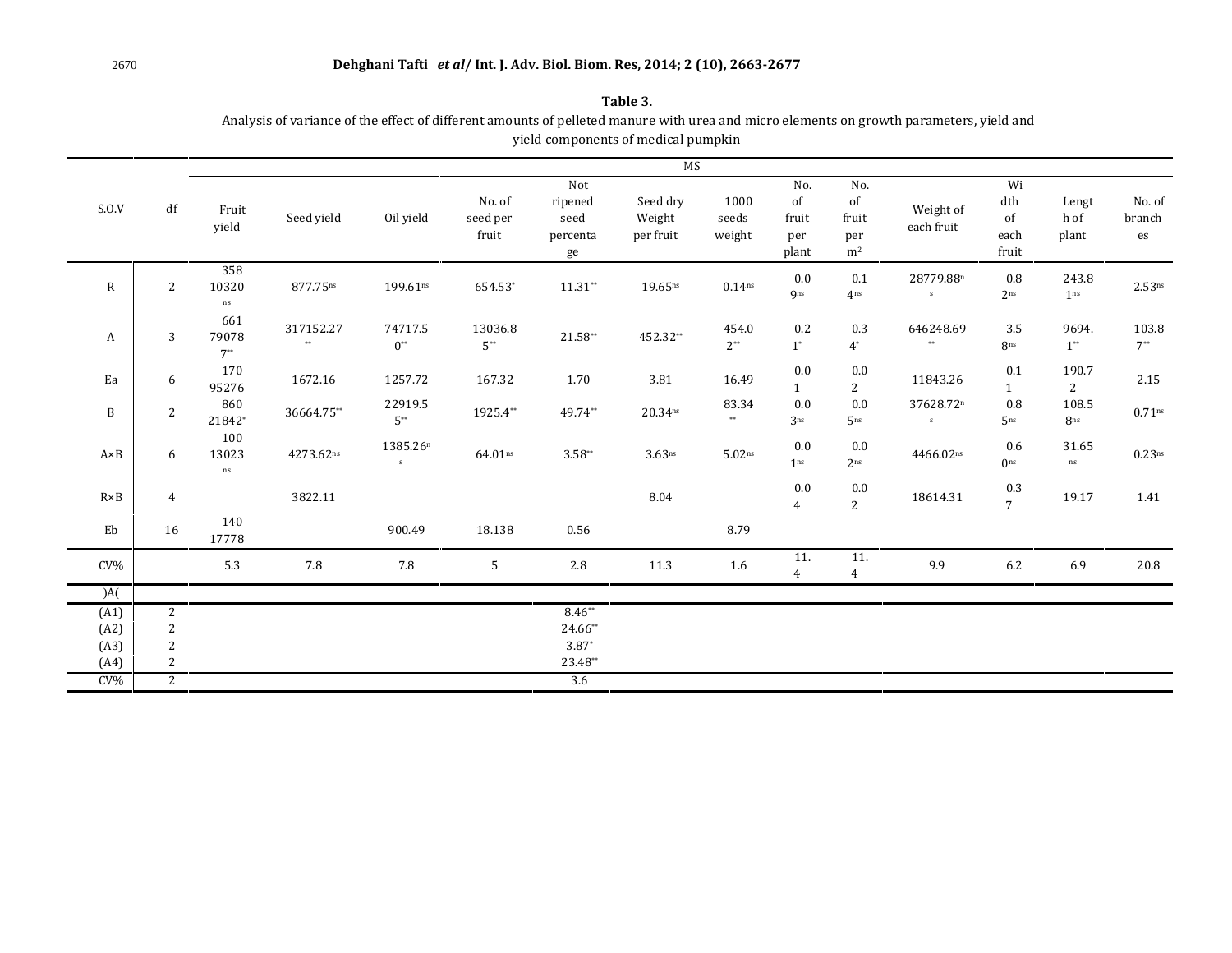Table 4.<br>Table 4.<br>of variance of the effect of different amounts of pelleted manure with urea and micro elements on number of female flowers. Chlorophyll content and seed **Table 4.**<br>nure with urea and micro elements on nure<br>parameters of medical pumpkin

|                           |                   |                                                                |                                     |                                  |                         |                                   |                                  | MS                                |                               |                                       |                                |                                              |                                |
|---------------------------|-------------------|----------------------------------------------------------------|-------------------------------------|----------------------------------|-------------------------|-----------------------------------|----------------------------------|-----------------------------------|-------------------------------|---------------------------------------|--------------------------------|----------------------------------------------|--------------------------------|
| S.<br>0.V                 | $\mathbf d$<br>f  | No.<br>of<br>femal<br>$\mathbf{e}$<br>flowe<br>$r_{\parallel}$ | Spa<br>$\mathbf d$<br>(20)<br>days) | Spad<br>(40)<br>days)            | Spad<br>(60)<br>days)   | Spad<br>(80)<br>days)             | Spad<br>(100)<br>days)           | Seed<br>protein<br>percent<br>age | Seed<br>oil<br>percent<br>age | Iron<br>densit<br>y in<br>bioma<br>SS | Iron<br>densit<br>y in<br>seed | zinc<br>density<br>in<br>biomas<br>${\bf S}$ | Zinc<br>densit<br>y in<br>seed |
| R                         | $\mathbf{2}$      | 0.3<br>2 <sub>ns</sub>                                         | 0.00<br>Ans                         | 0.68 <sup>n</sup><br>$\mathbf S$ | $0.63^n$<br>$\mathbf S$ | 1.46 <sup>n</sup><br>$\mathbf{s}$ | $6.5*$                           | $1.67$ <sup>ns</sup>              | 2.49ns                        | 260.<br>$90**$                        | $4.93*$<br>$\ast$              | 41.16<br>$\ast\ast$                          | 0.71<br>$\mathrm{ns}$          |
| A                         | $\sqrt{3}$        | 3.8<br>$3^{**}$                                                | 9.48<br>$*$                         | 15.9<br>$7^{**}$                 | $3.33^n$<br>$\mathbf S$ | 26.5<br>$1^{**}$                  | 34.6<br>$2^{**}$                 | $0.21$ ns                         | 16.76<br>$\ast\ast$           | 256.<br>$21**$                        | 14.0<br>$7^{**}$               | 124.8<br>$9**$                               | 5.38<br>$***$                  |
| Ea                        | 6                 | $0.0\,$<br>7 <sup>7</sup>                                      | 0.39                                | 0.08                             | 1.44                    | 1.45                              | 0.85                             | 2.58                              | $8.2\,$                       | 19.3<br>$\overline{7}$                | 1.23                           | 3.39                                         | 0.88                           |
| $\mathbf{B}$              | $\mathbf{2}$      | 2.7<br>$7**$                                                   | 1.11<br>$\rm ns$                    | $0.19^n$<br>S                    | $0.03^n$<br>${\bf S}$   | $14.9*$                           | $16.0*$<br>$*$                   | 38.97<br>$**$                     | 58.22<br>$\ast\ast$           | 44.4<br>$8^{**}$                      | $7.80*$<br>$\ast$              | 48.71<br>$***$                               | 1.82<br>$\ast$                 |
| A<br>$\times \mathbf{B}$  | 6                 | 0.3<br>2 <sub>ns</sub>                                         | 0.26<br>$\rm ns$                    | 0.86n<br>S                       | 1.19<br>$\rm ns$        | 0.81 <sup>n</sup><br>S            | 3.35 <sup>n</sup><br>$\mathbf S$ | $0.98$ ns                         | 0.81 <sup>ns</sup>            | 3.56<br>$\rm ns$                      | 0.37 <sup>n</sup><br>S         | $5.09*$                                      | 0.21<br>ns                     |
| $\mathbf R$<br>$\times B$ | $\overline{4}$    | $0.0\,$<br>$\overline{7}$                                      | 2.33                                | 2.55                             |                         | 1.39                              | 0.24                             |                                   |                               |                                       | 4.3                            |                                              |                                |
| Eb                        | $\mathbf{1}$<br>6 |                                                                |                                     |                                  | 1.27                    |                                   |                                  | 0.75                              | 1.22<br>$2^{\circ}$           | 1.93                                  |                                | 1.91 <sub>ns</sub>                           | 0.33                           |
| ${\rm CV}$<br>$\%$        |                   | 8.3                                                            | 3.1                                 | 7.8                              | $2.7\,$                 | 4.6                               | 5.1                              | $2.4\,$                           | $2.4\,$                       | 4.7                                   | 3.3                            | 5.3                                          | 13.5                           |
| $)$ A<br>$\left($         |                   |                                                                |                                     |                                  |                         |                                   |                                  |                                   |                               |                                       |                                |                                              |                                |
| (A)<br>1)                 | $\overline{2}$    |                                                                |                                     |                                  |                         |                                   |                                  |                                   |                               |                                       |                                | $6.66*$                                      |                                |
| (A)<br>2)                 | 2                 |                                                                |                                     |                                  |                         |                                   |                                  |                                   |                               |                                       |                                | $14.1**$                                     |                                |
| (A<br>3)                  | $\overline{2}$    |                                                                |                                     |                                  |                         |                                   |                                  |                                   |                               |                                       |                                | 3.2 <sup>ns</sup>                            |                                |
| (A<br>4)                  | $\mathbf{2}$      |                                                                |                                     |                                  |                         |                                   |                                  |                                   |                               |                                       |                                | $40.02*$<br>$\ast$                           |                                |
| CV                        | $\mathbf{2}$      |                                                                |                                     |                                  |                         |                                   |                                  |                                   |                               |                                       |                                | 6.2                                          |                                |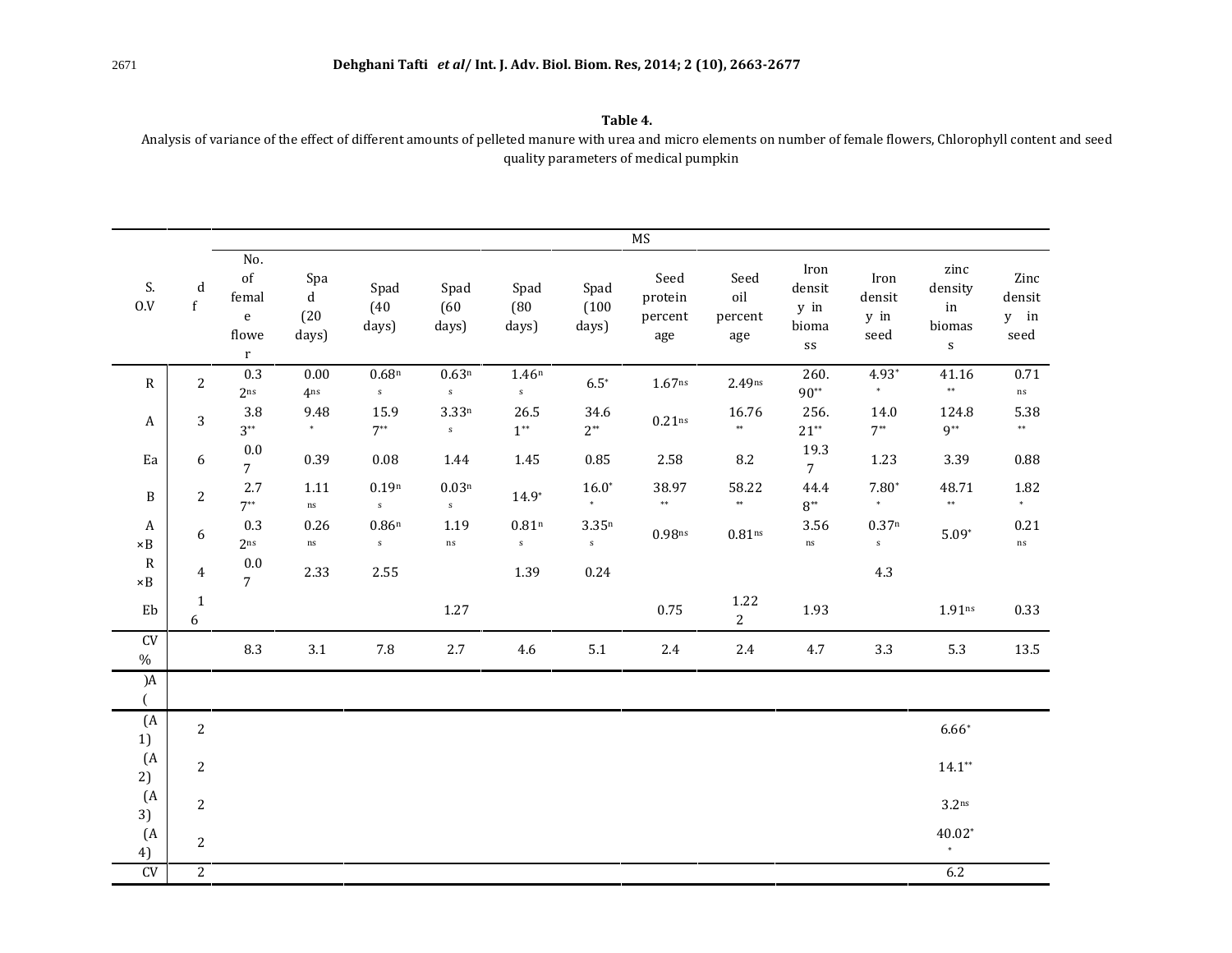$\%$ 

 $\begin{aligned} \text{nonsignificant or significant at } ^* \text{P } \leq & 0.05 \text{, and } ^* \text{P } \leq & 0.01. \end{aligned}$  $\sigma$ , honsignificant or significant at  $P \le 0.05$ , and  $P \le 0.01$ .

**Table 5.**<br>Effect of different amounts of pelleted manure with urea and micro elements on growth parameters, yield, yield components and oil production in medical pumpkin

|                                              |                                   |                           |                               |                                |                                 | Mean ±SE                        |                                 |                                 |                        |                                 |                                 |
|----------------------------------------------|-----------------------------------|---------------------------|-------------------------------|--------------------------------|---------------------------------|---------------------------------|---------------------------------|---------------------------------|------------------------|---------------------------------|---------------------------------|
| Treatments                                   | Width<br>of each<br>fruit<br>(cm) | Length of<br>plant (cm)   | No. of<br>branches            | No.<br>of<br>female<br>flower  | Spad<br>(20)<br>days)           | Spad<br>$(40 \text{ days})$     | Spad<br>(60)<br>days)           | Spad<br>$(80 \text{ days})$     | Spad<br>(100)<br>days) | Seed<br>protein<br>(% )         | Seed<br>oil (%)                 |
|                                              |                                   |                           |                               |                                | Pelleted manure and urea        |                                 |                                 |                                 |                        |                                 |                                 |
| 150 (kg) Urea                                | $20.9 + 0$<br>.3 <sup>a</sup>     | 292.1±4.2<br>b            | $10.4 + 0.$<br>4 <sup>b</sup> | $4.7 \pm 0$<br>.1 <sup>b</sup> | $43.1 \pm 0.$<br>3a             | $45.3 \pm 0.$<br>3 <sup>a</sup> | $45 \pm 0.3$<br>a               | $36.8 \pm 0.$<br>6 <sup>b</sup> | $25 \pm 0.5$ c         | $35.5 \pm 0.$<br>8a             | $45.1 \pm 0.$<br>6 <sup>a</sup> |
| 50 (kg) Urea + $3/5$<br>tons Manure (pellet) | $19.5 \pm 0$<br>.1 <sup>a</sup>   | 249.8±5.2<br>$\mathbf{c}$ | $7\pm0.3c$                    | $3.6 + 0$<br>.1 <sup>c</sup>   | $40.6 \pm 0.$<br>3c             | $42.4 \pm 0.$<br>1 <sup>c</sup> | $45.6 \pm 0$<br>.2a             | $36.1 \pm 0.$<br>5 <sub>b</sub> | $23 \pm 0.3$ d         | $35.6 \pm 0.$<br>8a             | $42.1 \pm 0.$<br>5a             |
| 100 (kg) Urea + $1/5$                        | $20.1 \pm 0$                      | $283.3 \pm 3.2$           | $9.3 \pm 0.4$                 | $4.7 \pm 0$                    | $42.0 \pm 0.$                   | $42.7 \pm 0.$                   | $41.3 \pm 0$                    | $38.6 \pm 0.$                   | $26.4 \pm 0.$          | $35.7 \pm 0.$                   | $44.7 \pm 0.$                   |
| tons Manure (pellet)                         | .2 <sup>a</sup>                   | h                         | b                             | .1 <sup>b</sup>                | 3b                              | 3c                              | .4a                             | 6a                              | 7 <sub>b</sub>         | <u>Ҕ</u> а                      | <b>g</b> <sub>a</sub>           |
| 150 (kg) Urea + $1/5$                        | $20.7 \pm 0$                      | 329.6±5.9                 | $15.1 \pm 0.$                 | $5.2 \pm 0$                    | $42.3 \pm 0.$                   | $44.1 \pm 0.$                   | $42.4 \pm 0$                    | $39.9 \pm 0.$                   | $27.5 \pm 0.$          | $35.3 \pm 0.$                   | $44.7 \pm 1$                    |
| tons Manure (pellet)                         | .4 <sup>a</sup>                   | a                         | 8 <sup>a</sup>                | .2 <sup>a</sup>                | 3a                              | 3 <sup>b</sup>                  | .3 <sup>a</sup>                 | 4 <sup>a</sup>                  | 5 <sup>a</sup>         | 6 <sup>a</sup>                  | a                               |
|                                              |                                   |                           |                               |                                | Micro fertilizer                |                                 |                                 |                                 |                        |                                 |                                 |
| 1000 ppm                                     | $20.3 \pm 0$<br>2 <sup>a</sup>    | $291 \pm 9a$              | $10\pm0.9$<br>a               | $4.4 \pm 0.$<br>2 <sub>b</sub> | $42.3 \pm 0$<br>.3 <sup>a</sup> | $43.6 \pm 0$<br>.5a             | $41.6 \pm 0$<br>.4a             | $37.2 \pm 0.$<br>5 <sup>b</sup> | $24.4 \pm 0.6$<br>b    | $33.9 \pm 0.$<br>5c             | $43.8 \pm 0$<br>.5 <sub>b</sub> |
| 2000 ppm                                     | $20.6 + 0$                        | $289.9 \pm 10.$           | $10.6 \pm 1$                  | $5.1 \pm 0.$                   | $41.7 \pm 0$                    | $43.8 \pm 0$                    | $41.6 \pm 0$                    | $39.1 \pm 0.$                   | $26.7 \pm 0.7$         | $35.3 \pm 0.$                   | $46.5 \pm 0$                    |
|                                              | .3 <sup>a</sup>                   | 5 <sup>a</sup>            | a                             | 2 <sup>a</sup>                 | .3 <sup>a</sup>                 | .3 <sup>a</sup>                 | .2 <sup>a</sup>                 | 5 <sup>a</sup>                  | $\overline{a}$         | 3 <sup>b</sup>                  | .8 <sup>a</sup>                 |
| 3000 ppm                                     | $20 \pm 0.2$<br>a                 | $285.3 \pm 8^a$           | $10.2 + 1$<br>a               | $4.2 \pm 0.$<br>1 <sup>b</sup> | $42.0 \pm 0$<br>.4 <sub>a</sub> | $43.6 \pm 0$<br>.4a             | $41.5 \pm 0$<br>.3 <sup>a</sup> | $37.2 \pm 0.$<br>6 <sup>b</sup> | $25.3 \pm 0.4$<br>b    | $37.5 \pm 0.$<br>4 <sup>a</sup> | $42.1 \pm 0$<br>.5 <sup>c</sup> |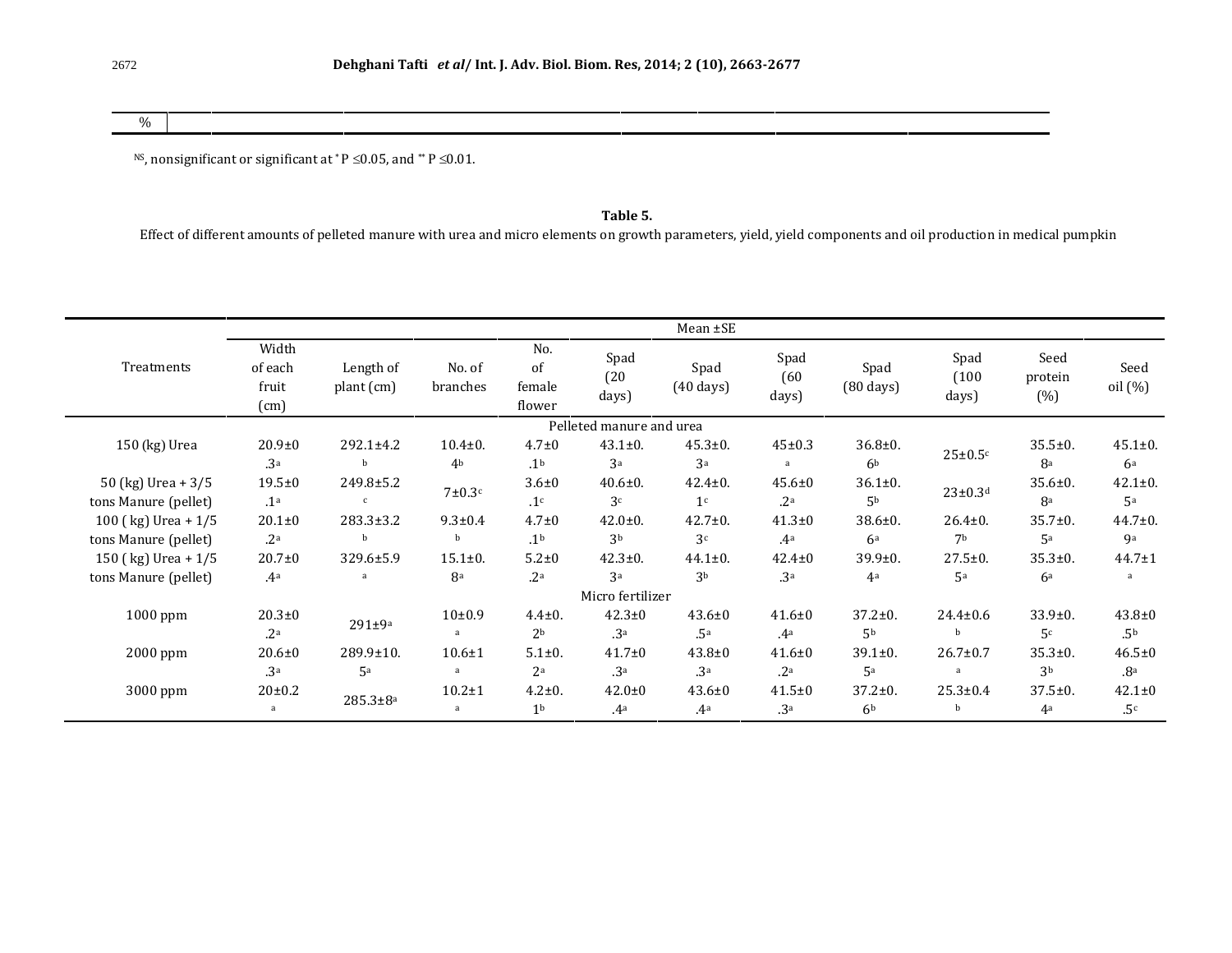| 2673                                          |                                    | Dehghani Tafti et al/ Int. J. Adv. Biol. Biom. Res, 2014; 2 (10), 2663-2677 |                               |                                    |                                         |                                   |                                  |                                         |                              |  |  |
|-----------------------------------------------|------------------------------------|-----------------------------------------------------------------------------|-------------------------------|------------------------------------|-----------------------------------------|-----------------------------------|----------------------------------|-----------------------------------------|------------------------------|--|--|
| Treatments                                    | $Mean \pm SE$                      |                                                                             |                               |                                    |                                         |                                   |                                  |                                         |                              |  |  |
|                                               | Oil yield<br>$(Kg.ha^{-1})$        | Seed yield<br>$(Kg.ha^{-1})$                                                | Fruit yield<br>$(Kg.ha^{-1})$ | No. of seeds<br>per fruit          | Seed dry<br>Weight<br>per fruit<br>(gr) | 1000<br>seeds<br>weight (gr)      | No. of<br>fruit per<br>plant     | No. of<br>fruit per<br>m <sup>2</sup>   | weight of<br>each fruit (gr) |  |  |
|                                               |                                    |                                                                             |                               | Pelleted manure and urea           |                                         |                                   |                                  |                                         |                              |  |  |
| 150 (kg) Urea                                 | 392.27±16.<br>5 <sup>b</sup>       | 867.02±26.7b                                                                | 66082±1613.<br>8c             | 255.44±5.3                         | $38.50 \pm 1$                           | 181.86±1b                         | $1.7 \pm 0.02$                   | $2.25 \pm 0.0$<br>2 <sub>b</sub>        | 2921.1±52.6<br>a             |  |  |
| 50 (kg) Urea + $3/5$<br>tons Manure (pellet)  | $260.61 \pm 11.$<br>1 <sup>c</sup> | $616 \pm 20.3$ c                                                            | 61316±1347c                   | $182.50 \pm 5.1$                   | $24.12 \pm 1$ c                         | $176.8 \pm 1.2$                   | $2.05 \pm 0.0$<br><b>9a</b>      | $2.57 \pm 0.0$<br><b>g</b> <sub>a</sub> | 2402.3±79b                   |  |  |
| 100 (kg) Urea + $1/5$<br>tons Manure (pellet) | 392.1±14.9                         | 873.87±21b                                                                  | 73985±1096.<br>6 <sup>b</sup> | 231.76±4.9                         | $34.38 \pm 0.$<br>7 <sub>b</sub>        | 184.08±1.<br>4 <sup>b</sup>       | $2.03 \pm 0.0$<br>6 <sup>a</sup> | $2.55 \pm 0.0$<br>6 <sup>a</sup>        | 2907.0±61.1                  |  |  |
| 150 (kg) Urea + $1/5$<br>tons Manure (pellet) | 481.82±21ª                         | $1075.05 \pm 30.$<br>4 <sup>a</sup>                                         | 80727±2012.<br>8a             | 269.0±6.4ª                         | $39.74 \pm 1$ .<br>4 <sup>a</sup>       | $193.75 \pm 1.$<br>2 <sup>a</sup> | $2.16 \pm 0.0$<br>6 <sup>a</sup> | $2.71 \pm 0.0$<br>6 <sup>a</sup>        | 2976.4±65.8<br>a             |  |  |
|                                               |                                    |                                                                             |                               | Micro fertilizer                   |                                         |                                   |                                  |                                         |                              |  |  |
| $1000$ ppm                                    | $363.02 \pm 26.$<br>6 <sup>b</sup> | 824.4±58.4b                                                                 | 69594±2854.<br>6 <sup>b</sup> | $220.81 \pm 10.$<br>6 <sup>b</sup> | $33.53 \pm 2$                           | 182.52±3.<br>4 <sup>b</sup>       | $2.4 \pm 0.0$<br>6 <sup>a</sup>  | $2.4 \pm 0.06$                          | 2828±79a                     |  |  |
| $2000$ ppm                                    | 431.64±27.<br>8a                   | 921.93±51.4ª                                                                | 73547±2415.<br>4a             | 245.62±11.<br>2a                   | $35.68 \pm 1.$<br><b>9a</b>             | $187.16 \pm 3.$<br>4a             | $2.5 \pm 0.0$<br>5a              | $2.5 \pm 0.05$                          | 2839.8±87ª                   |  |  |
| 3000 ppm                                      | 350.44±20.<br>3 <sub>b</sub>       | 828.08±44.1b                                                                | 68442±2128.<br>7b             | 237.66±9.6                         | $33.34 \pm 1.$<br>1 <sup>a</sup>        | $182.68 \pm 3.$<br>4 <sup>b</sup> | $2.5 \pm 0.0$<br>7a              | $2.55 \pm 0.0$<br>7а                    | 2737.4±97a                   |  |  |

Values with different letters denote differences at the 5% level of significance in the duncam test for each comparison between treatments in the respective column.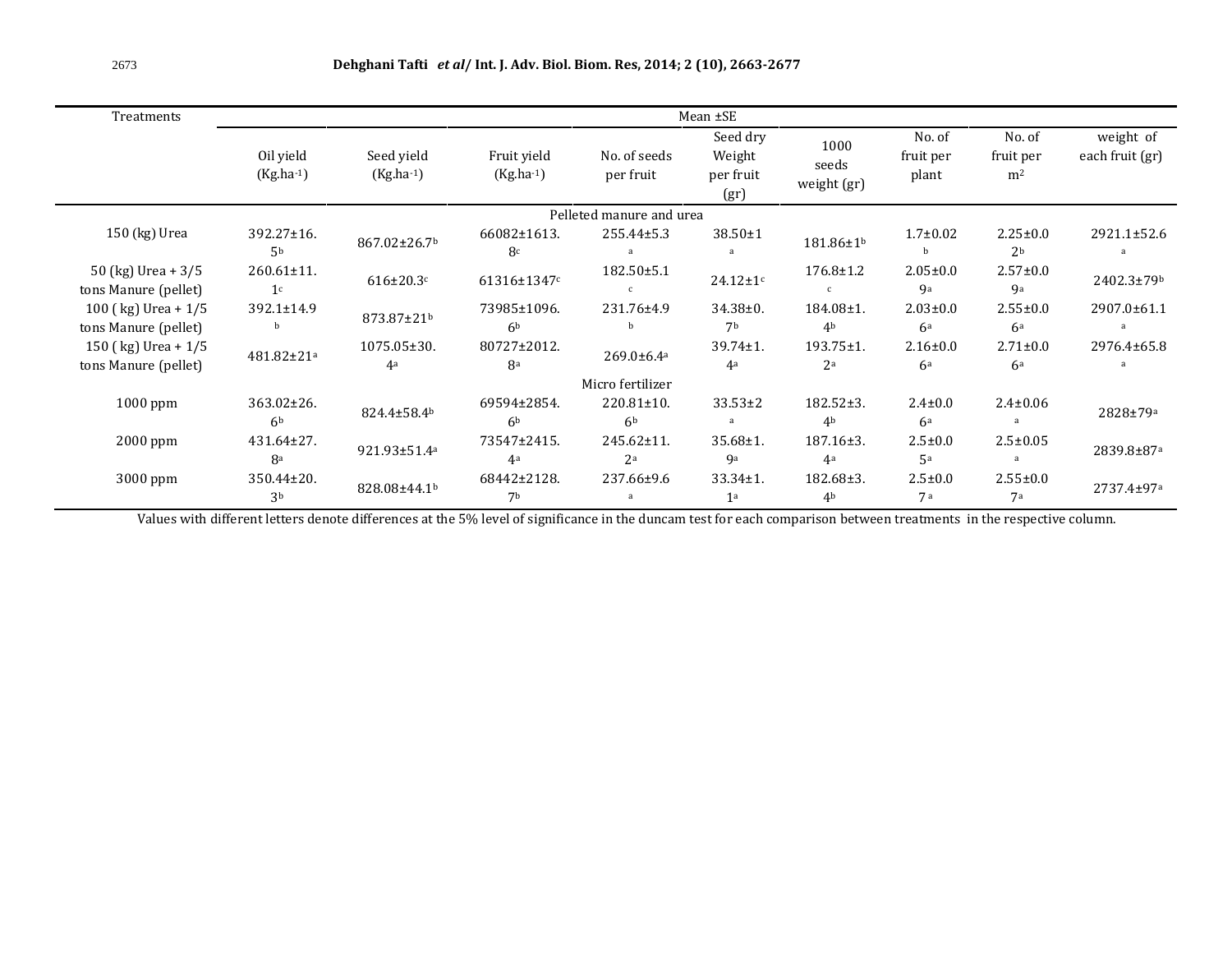| Treatments                               |                                          |                                       | Mean $\pm$ SE                           |                                          |
|------------------------------------------|------------------------------------------|---------------------------------------|-----------------------------------------|------------------------------------------|
|                                          | Iron density<br>in biomass<br>(mg/100gr) | Iron density<br>in seed<br>(mg/100gr) | zinc density in<br>biomass $(mg/100gr)$ | zinc<br>density in<br>seed<br>(mg/100gr) |
|                                          | Pelleted manure and urea                 |                                       |                                         |                                          |
| $150$ (kg) Urea                          | $30.92 \pm 1.5$ ab                       | $14.31 \pm 0.4^a$                     | $22.81 \pm 0.9$ <sup>b</sup>            | $4.83 \pm 0.2a$                          |
| 50 (kg) Urea $+3/5$ tons Manure(pellet)  | $23.56 \pm 0.9c$                         | $12.47 \pm 0.4$ <sup>b</sup>          | $18.35 \pm 0.8$ c                       | $3.27 \pm 0.1$ <sup>b</sup>              |
| 100 (kg) Urea $+1/5$ tons Manure(pellet) | $26.86 \pm 1.9$ bc                       | $14.79 \pm 0.3a$                      | $20.34 \pm 0.7c$                        | $4.11 \pm 0.2a$<br>b                     |
| 150 (kg) Urea +1/5 tons Manure(pellet)   | $35.93 \pm 1.9^a$<br>Micro fertilizer    | $15.36 \pm 0.4$ <sup>a</sup>          | $27 \pm 1.1a$                           | $4.96 \pm 0.3$ <sup>a</sup>              |
| $1000$ ppm                               | $27.14 \pm 1.8$ <sup>b</sup>             | $13.5 \pm 0.3c$                       | $19.94 \pm 0.9$ c                       | $3.84 \pm 0.2$                           |
| $2000$ ppm                               | $30.78 \pm 1.9^a$                        | $14.09 \pm 0.5^{\rm b}$               | $22.51 \pm 1.2^b$                       | $4.46 \pm 0.2$ <sup>a</sup>              |
| 3000 ppm                                 | $30.78 \pm 2a$                           | $15.10 \pm 0.3$ <sup>a</sup>          | $23.91 \pm 1.2$ <sup>a</sup>            | $4.57 \pm 0.2a$                          |

**1.** Dengham Taftler *et all* int. J. Adv. Biol. Biom. Kes, 2014; 2<br>Table 6. **Table 6.**<br>Table 6.<br>effect of different amounts of pelleted manure with urea and micro elements on concentration of zinc and iron in shoot and seed of medical pumpkin **Table 6.**<br>The with urea and micro elements on concentration of zinc and iron in s<br>Mean  $\pm$ SE

Values with different letters denote differences at the 5% level of significance in the duncam test for each comparison between treatments in the respective column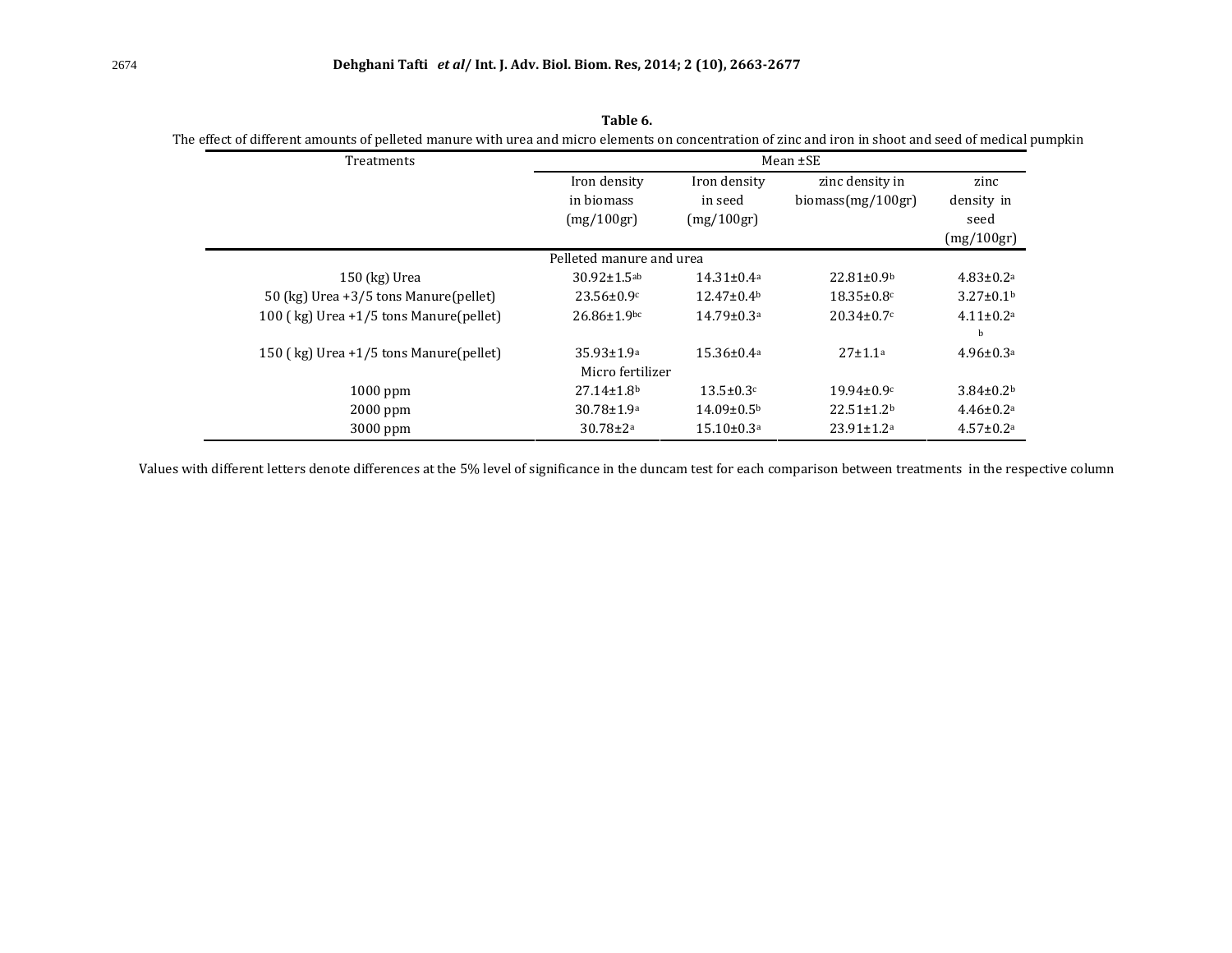| Treatments                                                         |                                  | Mean±SE                              |
|--------------------------------------------------------------------|----------------------------------|--------------------------------------|
|                                                                    | Not<br>ripened<br>seed (%)       | zinc density in<br>biomass(mg/100gr) |
| 150 (kg) Urea+1000 (ppm) Micro fertilizer                          | $26.76 \pm 0.6$<br>cd            | $21.20 \pm 1.9$ cde                  |
| 150 (kg) Urea+2000 (ppm) Micro fertilizer                          | 25.46±1.5<br>$_{\rm de}$         | 23.07±3.6bc                          |
| 150 (kg) Urea+3000 (ppm) Micro fertilizer                          | $23.43 \pm 0.7$<br>g             | $24.15 \pm 2.4$ <sup>b</sup>         |
| 50 (kg) Urea+3/5 tons Manure(pellet)+1000 (ppm) Micro fertilizer   | $30.4 \pm 0.8$ <sup>a</sup>      | 16.49±2.3g                           |
| 50 (kg) Urea+3/5 tons Manure(pellet)+2000 (ppm) Micro fertilizer   | 29.16±0.1<br>ab                  | 17.84±1.4gf                          |
| 50 (kg) Urea +3/5 tons Manure(pellet)+2000 (ppm) Micro fertilizer  | $24.93 \pm 0.4$<br>ef            | $20.73 \pm 2.6$ de                   |
| 100 (kg) Urea +1/5 tons Manure(pellet)+1000 (ppm) Micro fertilizer | $26 \pm 1$ de                    | 19.16±3.1ef                          |
| 100 (kg) Urea +1/5 tons Manure(pellet)+2000 (ppm) Micro fertilizer | $25.7 \pm 0.9$ d<br>$\mathbf{e}$ | 21.06±1.7cde                         |
| 100 (kg) Urea +1/5 tons Manure(pellet)+3000 (ppm) Micro fertilizer | 23.9±0.6fg                       | $20.8 \pm 2.1$ de                    |
| 150 (kg) Urea +1/5 tons Manure(pellet)+1000 (ppm) Micro fertilizer | $28\pm0.2$ bc                    | 22.92±1.6bcd                         |
| 150 (kg) Urea +1/5 tons Manure(pellet)+2000 (ppm) Micro fertilizer | 23.86±0.6<br>fg                  | $28.1 \pm 1.2$ <sup>a</sup>          |
| 150 (kg) Urea +1/5 tons Manure(pellet)+3000 (ppm) Micro fertilizer | 22.66±0.3<br>g                   | 29.98±1.5 <sup>a</sup>               |

| Table 7.                                                                                                         |         |  |  |  |  |  |
|------------------------------------------------------------------------------------------------------------------|---------|--|--|--|--|--|
| The interaction effect of different amounts of pelleted manure with urea and micro elements on percentage of not |         |  |  |  |  |  |
| ripened seed and zinc density in medical pumpkin                                                                 |         |  |  |  |  |  |
| Freatments                                                                                                       | Mean±SE |  |  |  |  |  |

the 5% level of significance in the 5% level of significance in the respective column.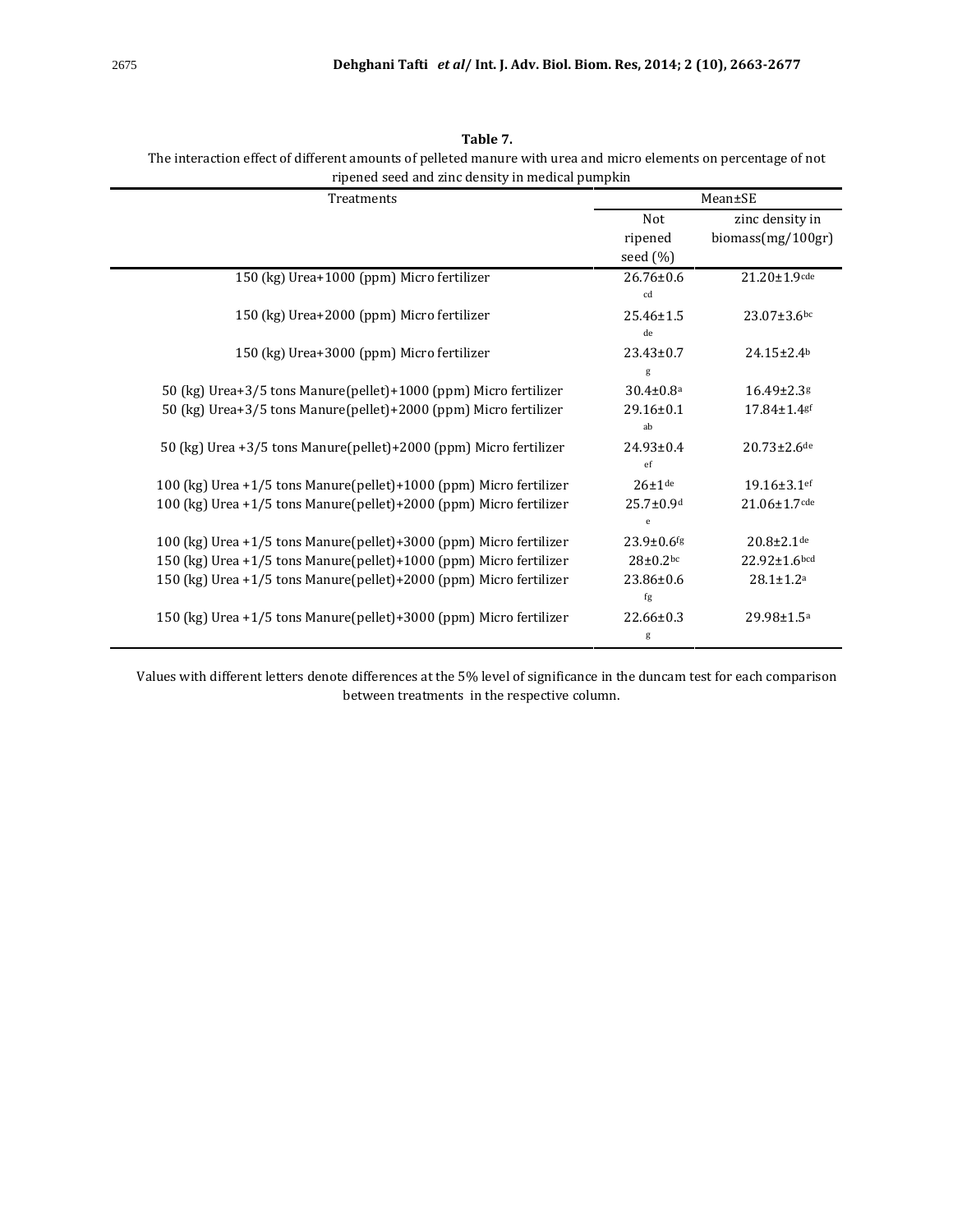

elleted manure with<br>in medical pumpkin